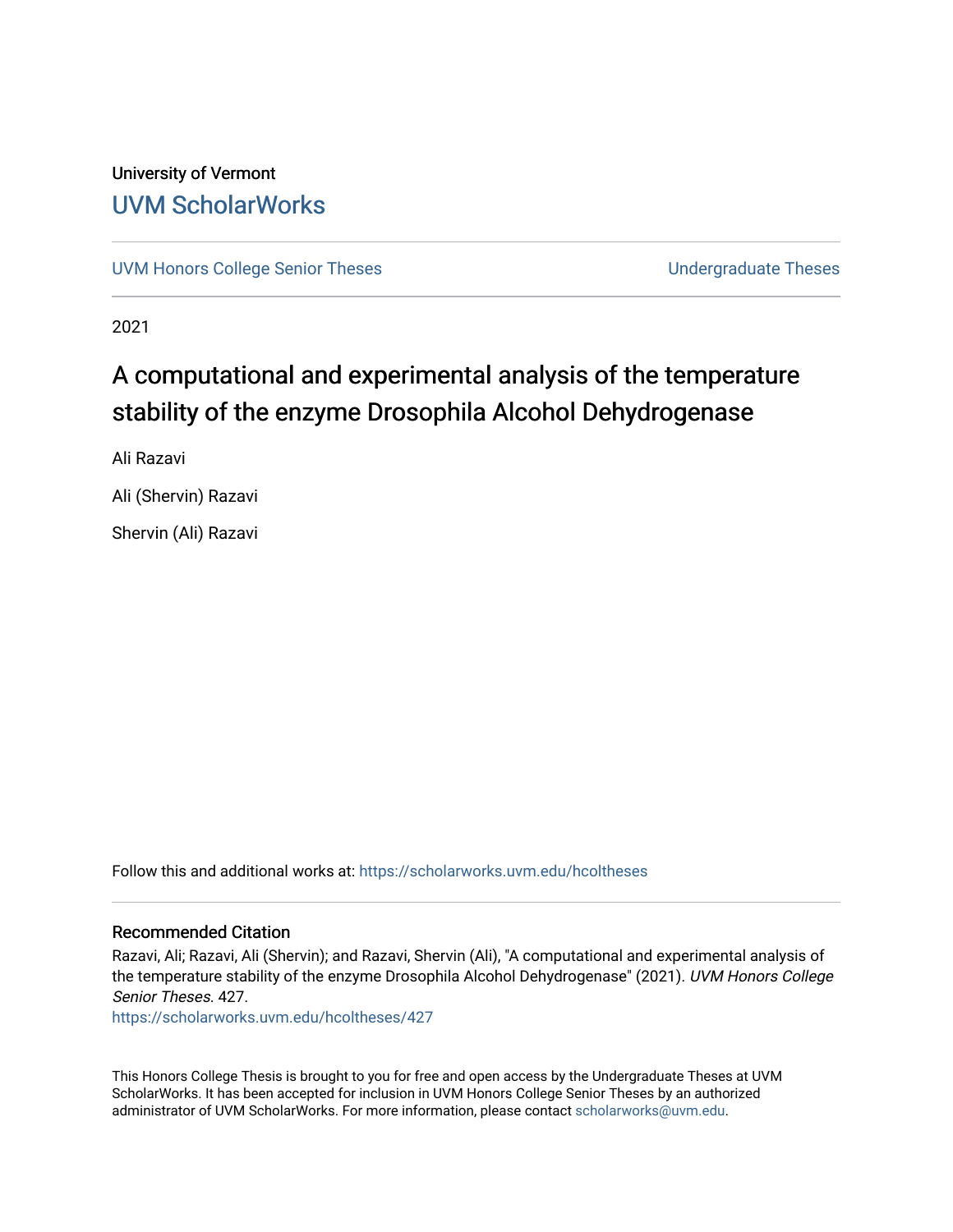# A computational and experimental analysis of the temperature stability of the enzyme Drosophila Alcohol Dehydrogenase

Shervin Razavi

In Partial Fulfillment of the Requirements for Graduation from the Honors

College with a Bachelor of Arts in Biology and Mathematics

University of Vermont 2021 College of Arts and Sciences

Graduation Date: May 20th, 2021

University of Vermont Committee:

Juan Vanegas, Ph.D.

Brent L. Lockwood, Ph.D.

David Jenemann, Ph.D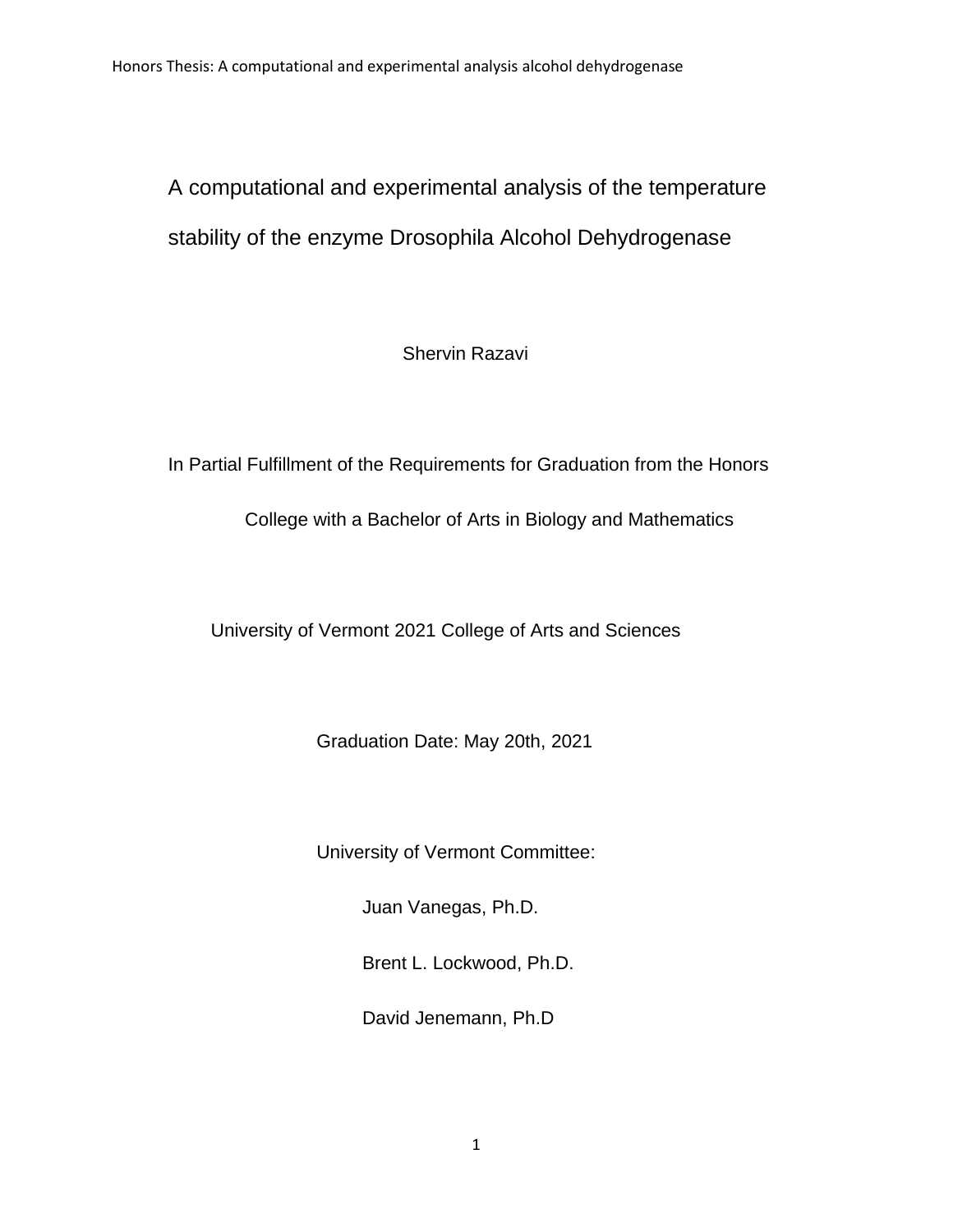## **Acknowledgements:**

This piece of work would have not been finished if not for the amazing support of individuals in Vanegas and Lockwood lab, including PhD students Bharat Poudel and Thomas O'leary.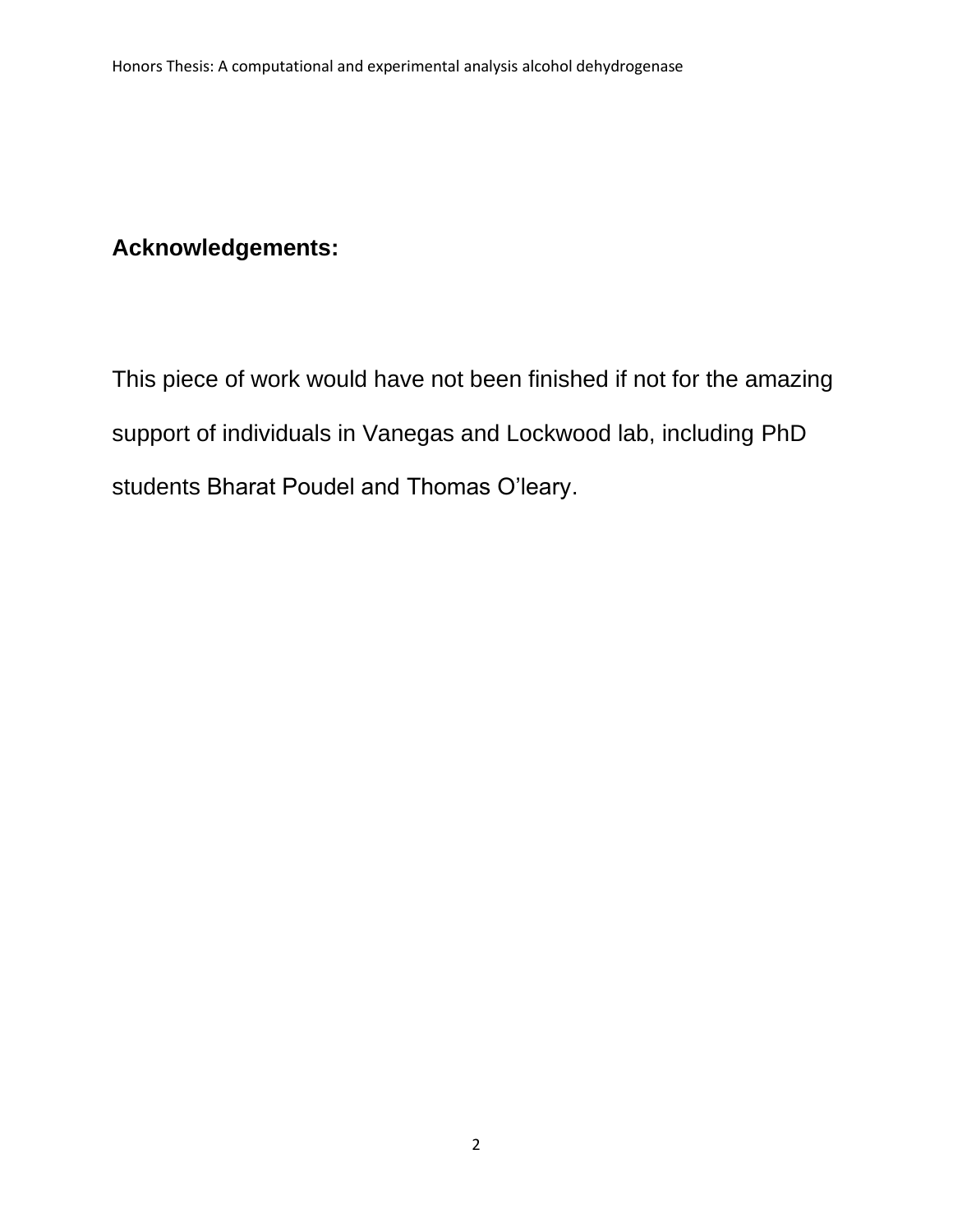# Table of Contents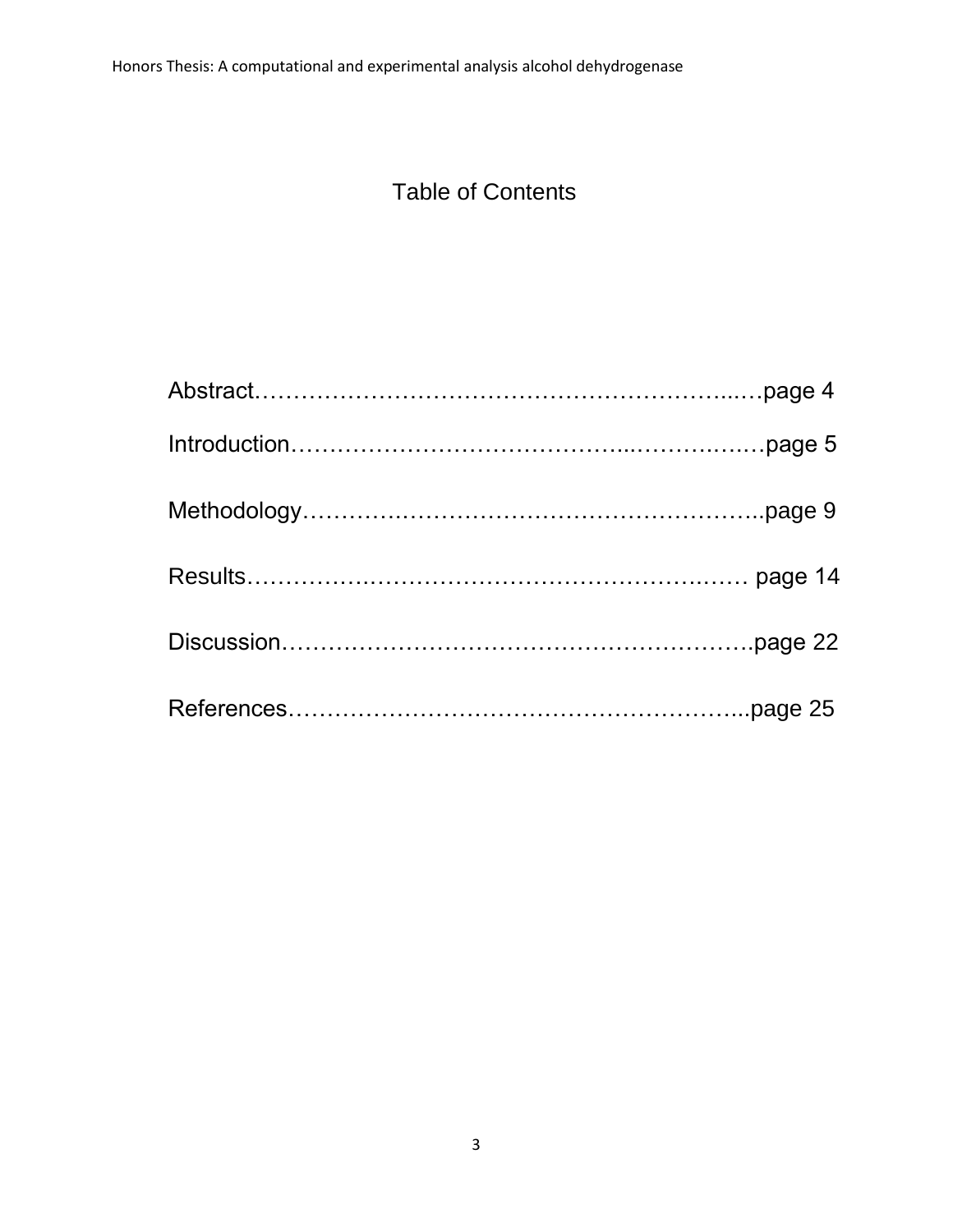#### **Abstract**

Anthropogenic climate change and its impact on ecosystems is one of the major concerns of the century. Temperature influences the rates of reactions in biochemical pathways, thus temperature adaptation among species is likely to occur in the face of this threat. The objective of this project was to analyze the ethanol metabolism pathway and the two allelic variants of the enzyme alcohol dehydrogenase (ADH) through the lens of temperature-driven evolutionary adaptations. One isozyme is found at lower latitude regions with higher temperature (ADH-S), while the fast allele is found at higher latitudes with lower temperature (ADH-F). The experimental and computational data suggest a disproportionate decrease in the stability of the two dimer forms of ADH with an increase in temperature (with the ADH-S version being more stable and thus more temperature resistant). The computational analyses of the monomer of the protein indicate no significant difference in response to the increase of temperature in the two variants. The results have led us to conclude that the structural stability of the quaternary structure of the ADH protein in the dimeric and monomeric state is altered via the mutation, with the mutation resulting in increased stability in the dimeric state and decreased stability in the monomeric state. Moreover, atomistic simulations show that there is a major difference in the Root Mean Square Fluctuations (RMSF) value of the two isozymes at the location of the mutation. This opens the possibility for future research endeavors focused on the impact of the mutation on the connection between the monomers. Such research could shed light on the biochemical basis of the temperature adaptation of ADH.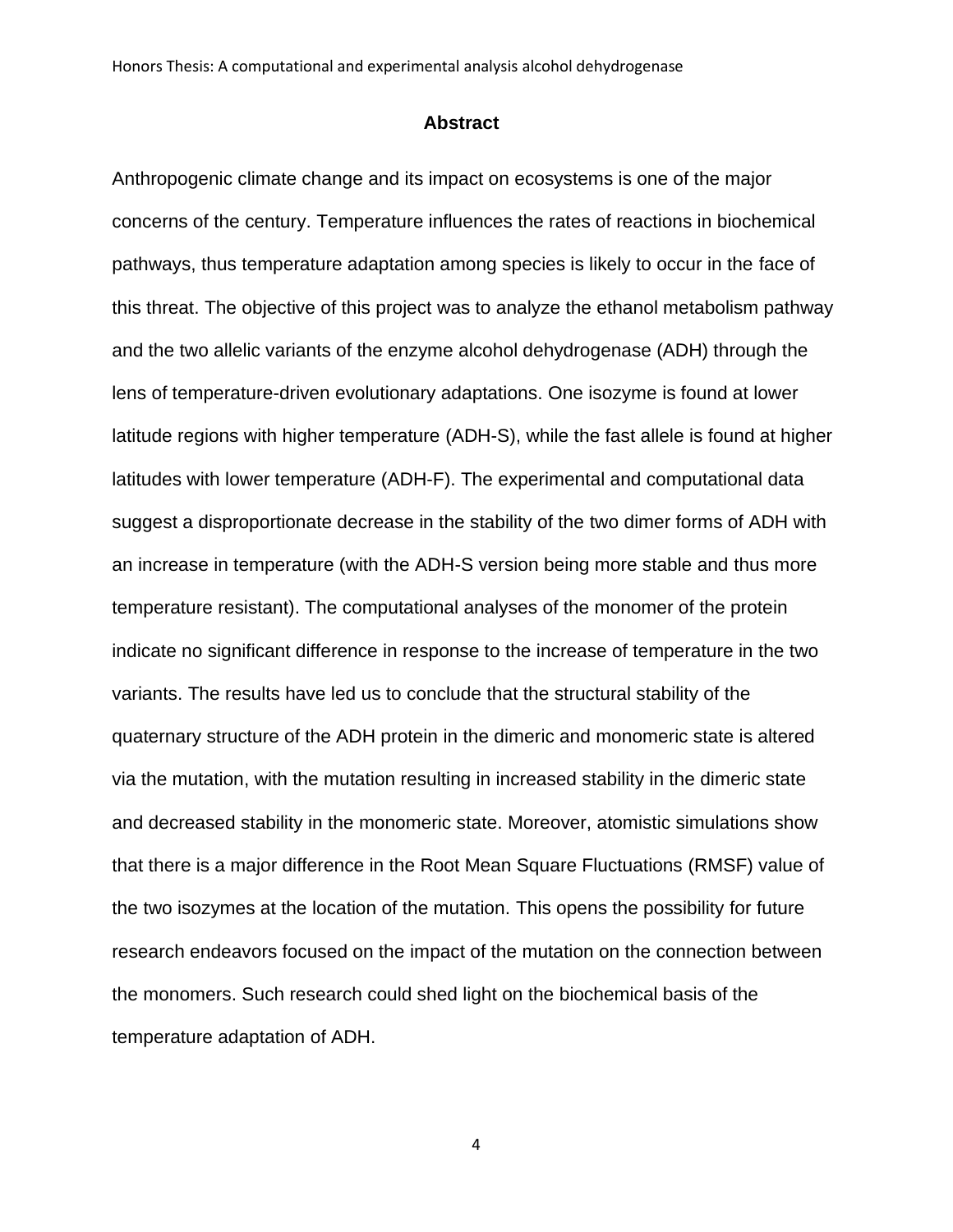### **Introduction**

Temperature is one of the main drivers of evolution on a micro and macro level. The impact of temperature variations on the biochemical processes of different organisms has been of significant interest to evolutionary and molecular biologists (Somero, 2010). Different biochemical pathways have adapted through various mechanisms to temperature variations such as structural changes in macromolecules (intrinsic adaptations) (Somero, 2010).

The enzyme Alcohol Dehydrogenase (ADH) is a highly conserved enzyme in many organisms, including humans, because of its versatile role in the metabolism of ethanol (Benach et al., 2005). ADH functions in a pathway, converting ethanol to acetaldehyde, which is then converted to acetate by acetaldehyde dehydrogenase (ALDH) and then into acetyl-CoA via the enzyme acetyl-CoA synthase (Montooth et al., 2006).

Individuals of the species *Drosophila melanogaster* spend most of their lifespan living in an ethanol rich environment inside fermenting fruits. Hence, the function of the ethanol metabolism pathway is integral to their subsistence (Montooth et al., 2006).

There are variations of the ADH enzyme (isozymes) in different populations as natural selection favors different alleles depending on the environmental stimuli acting upon the population (Somero, et al. 2017). ADH in *D. melanogaster* is present in two allelic forms: a slow (ADH-S) and a fast (ADH-F) form, named based on the speed at which each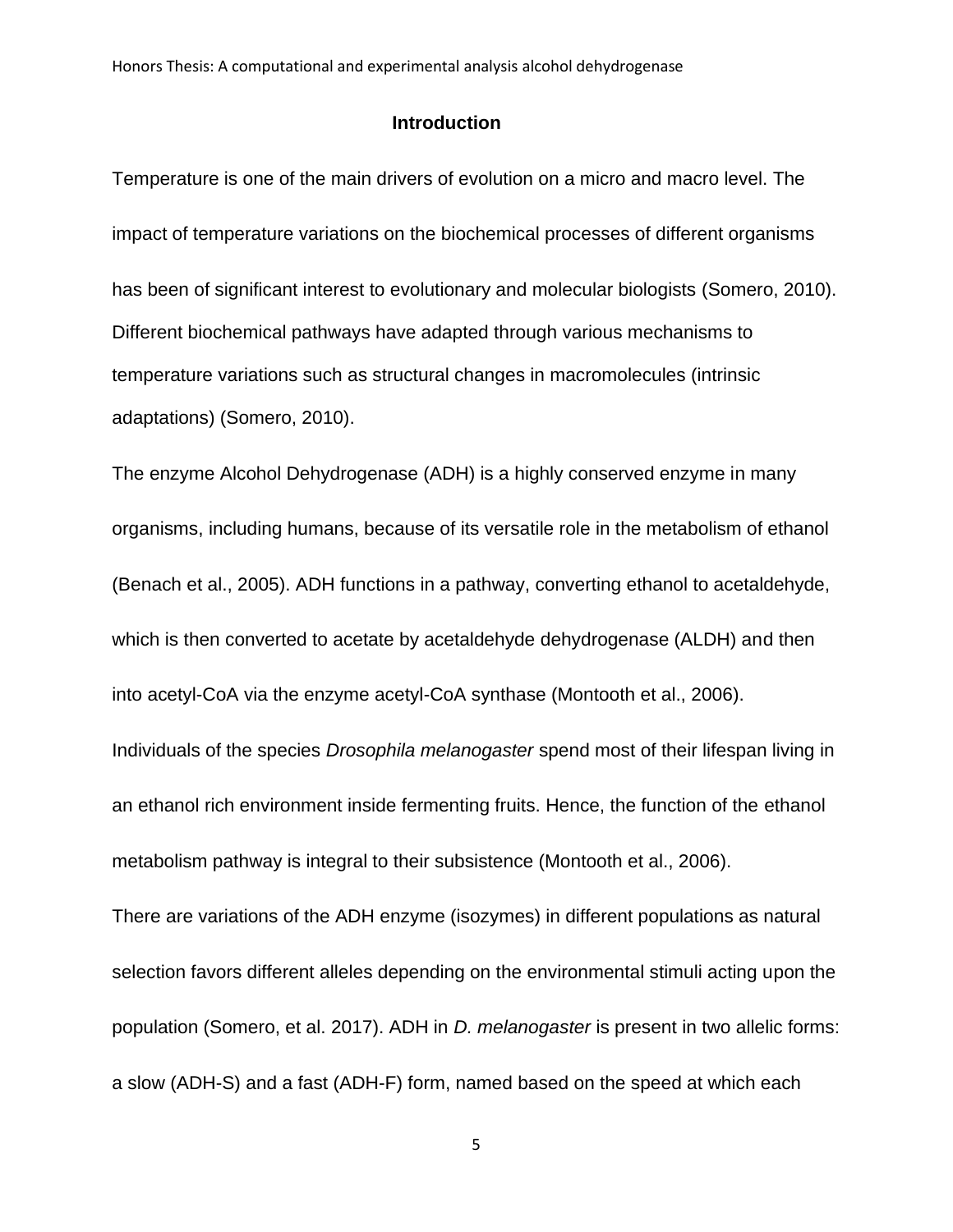allelic variant runs on a protein gel (Thatcher & Sheikh, 1981). The difference between the two isozymes is one amino acid replacement (threonine in place of lysine) in the primary sequence of the protein (Benach et al., 2005). The slow allele isozyme has a higher frequency at lower latitude regions with higher temperature, while the fast allele has a higher frequency at higher latitudes with lower temperature (David et al., 1989). This pattern suggests that temperature adaptation has shaped the evolution of this enzyme through the differing stability of the two most prominent isozymes.

The structural and biochemical difference between the ADH-S and ADH-F allelic variants has been studied in *D. melanogaster* to understand the clinal climate adaptations in the biochemical pathways of this species as temperature directly impacts the structure and function of different enzymes.

Previous work on ADH has rendered contradictory results. A study by McElfresh and McDonald (1986) investigated the structural difference in the fast and slow allele variants, showing there is no significant difference in the temperature induced structural changes between the two. However, the authors also reported that the measured Km of ADH-F was consistently higher than that of ADH-S across all tested temperatures (McElfresh & McDonald, 1986). In another study, the thermal stability of the two isozymes was shown to be different as ADH-F homodimer is less stable than the ADH-S homodimer and the heterodimer of the two alleles and the ADH-S isozyme is reported to denature at a temperature 5°C higher than the ADH-F isozyme (Thatcher & Sheikh, 1981). Moreover, the threonine to lysine substitution makes the ADH-S allelic variant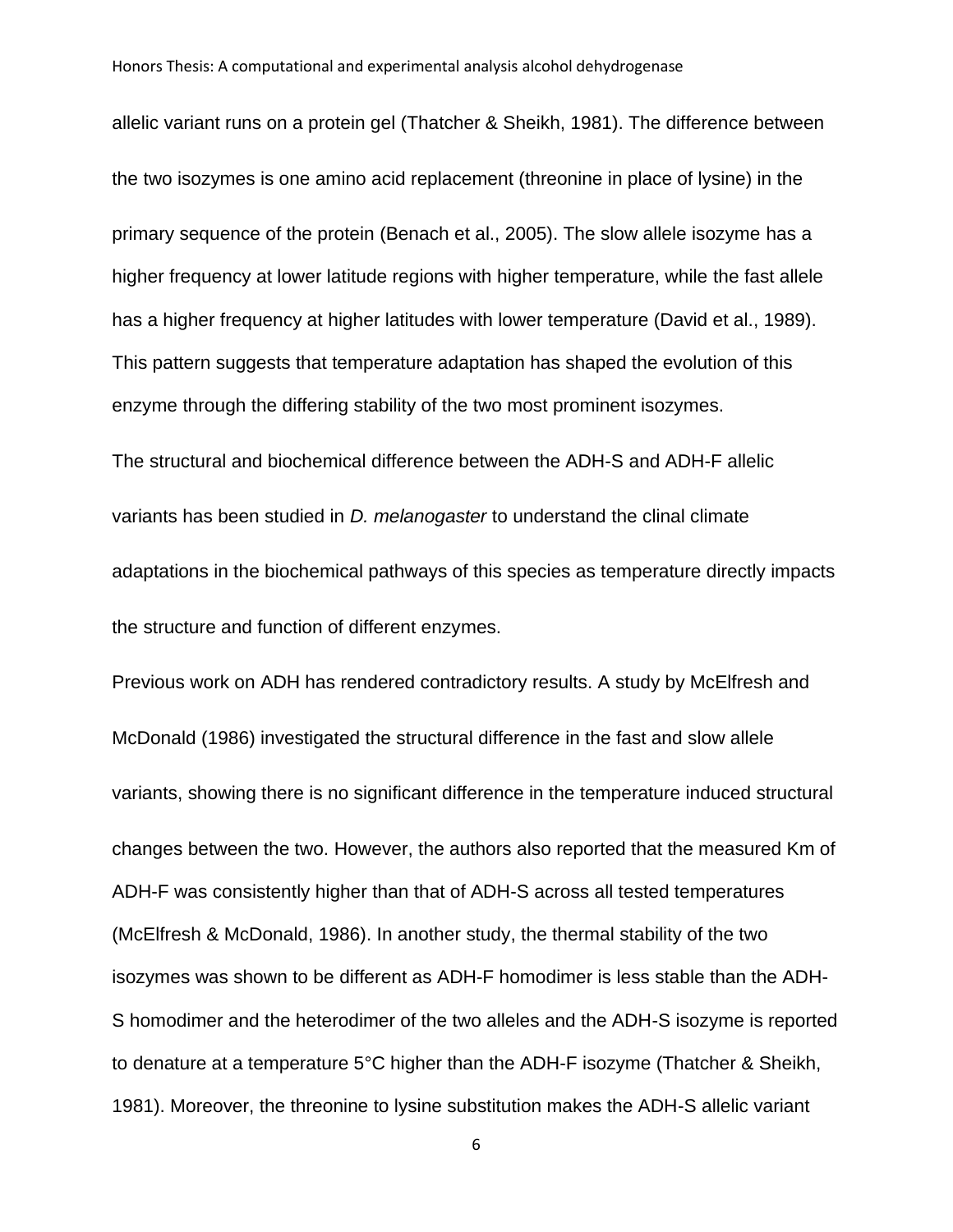have a less negative active site domain (Benach et al., 2000). Hence, the charged residues in the active sites of these two enzyme forms behave differently, most likely resulting in structural changes to the active sites in different temperatures.

The ADH-F allele has an approximately three times higher enzymatic activity than the ADH-S allele (McElfresh & McDonald, 1986). Researchers suggest that this could be an evolutionary adaptation in organisms with the ADH-S allele at high temperatures, as the ethanol metabolism pathway has toxic products (most significantly acetaldehyde) further down the pathway (Montooth et al., 2006). However, the reasons behind this increased activity and the impact of the structural differences between the ADH-S and ADH-F variants on the reactions of this enzyme have not been discovered.

I hypothesized that the differential thermal stability of the protein will result in divergent results between the outcome of the ADH-S and ADH-F simulations in the case of the MD, Upside MD and quantum chemistry simulations. These differences were predicted to manifest in computational thermal stability analyses.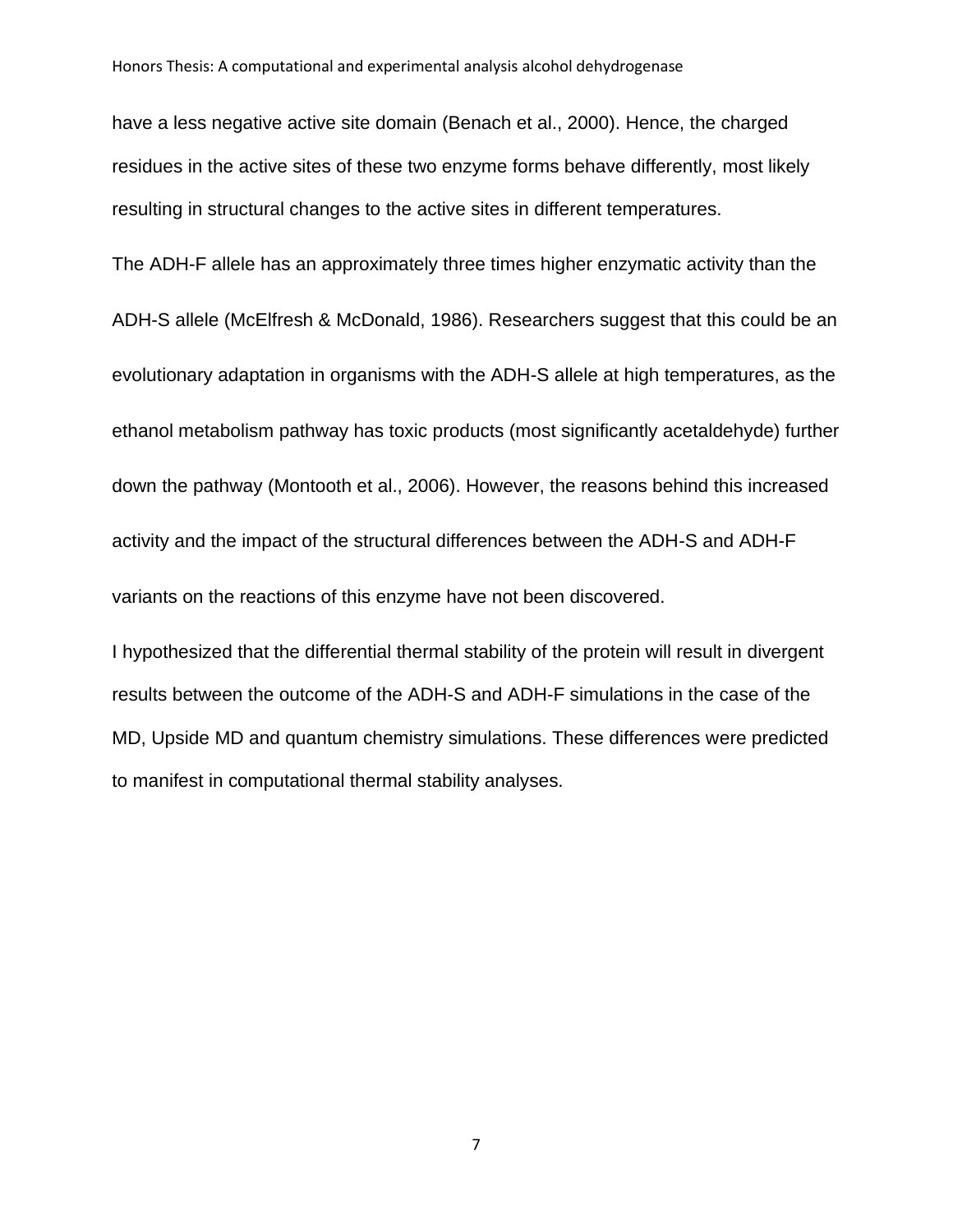

**Figure 1. A picture of ADH-S produced via the program CHIMERA. The circled residue is the residue number 192 (the site of the mutation). ADH consists of two monomers bonded together through one direct covalent bond. Its active site consists of an area between the main two alpha helices of each monomer.**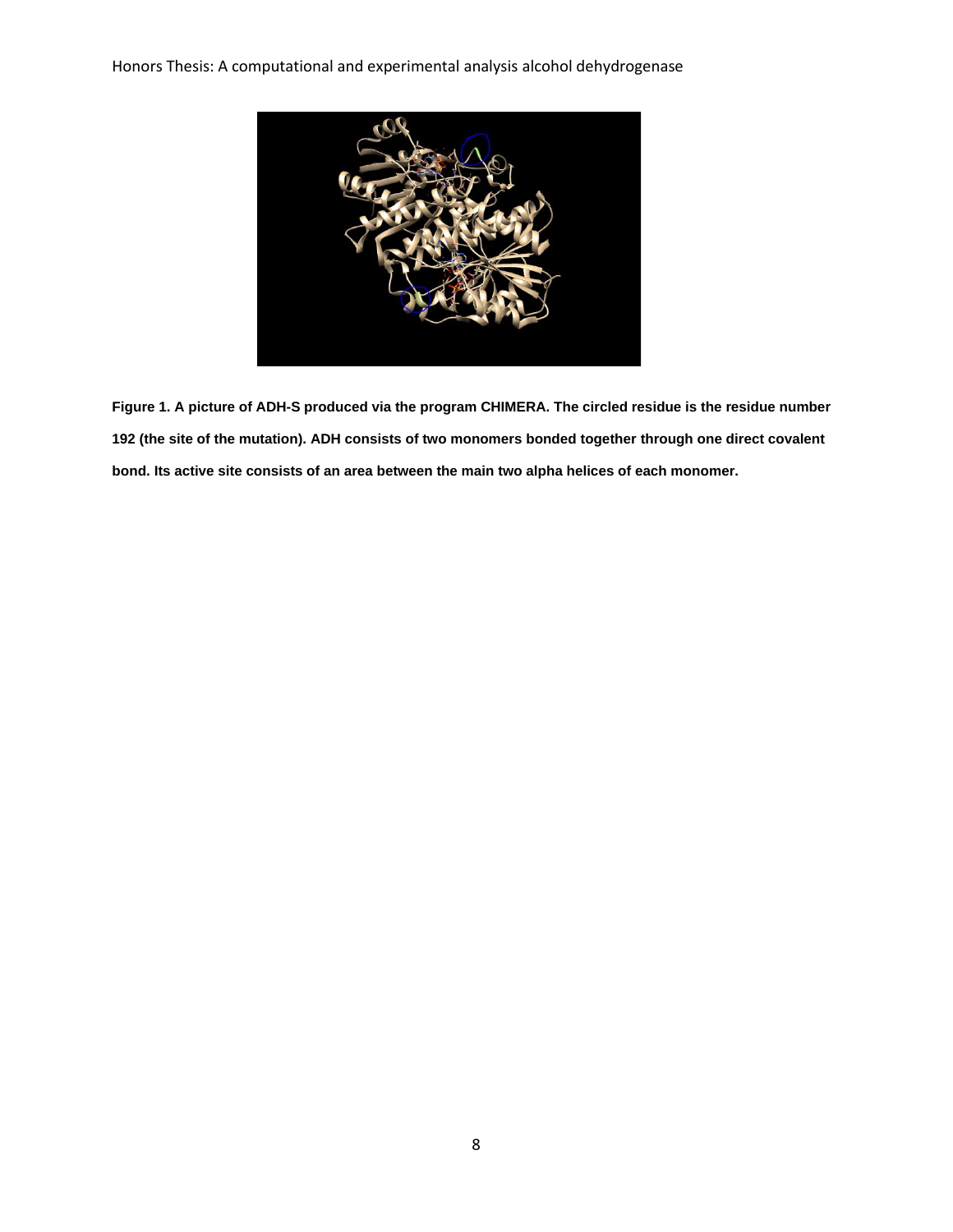## **Methodology**

#### **Computational procedure**

Molecular dynamics simulations are attempts to predict the properties of systems of atoms and/or molecules through a "bottom-up" approach. In other words, these simulations predict the properties of big physical systems through the simulation of their constituent particles (Rapaport, 2010). An inevitable result of the philosophical backbone of molecular dynamics simulations is the complete predictability of all systems that adhere to the laws of classical physics, a phenomenon predicted by physicists such as Laplace (Rapaport, 2010). MD simulations measure multiple characteristics of a given system ( primarily the velocity and position of particles ) over multiple timesteps through the usage of the Newtonian laws of motion . MD simulations have been used extensively for the analyses of the physical properties of various structure, including proteins and membranes. The initial system (in this case, the protein ADH) is represented by a multiplicity of vectors containing the coordinates of its structural elements (atoms and residues) and their properties (velocity, position, weight). The given vector is subsequently used to predict the motion of the system over a defined time period. The resulting changes to the initial set of vectors is used to deduce the changes of the system over the defined period.

In this study, MD simulations were utilized to analyze the general molecular interactions between the substrates (ethanol and acetaldehyde) of the two reactions and ADH. The program GROMACS was used for the MD simulations (Van Der Spoel et al., 2005).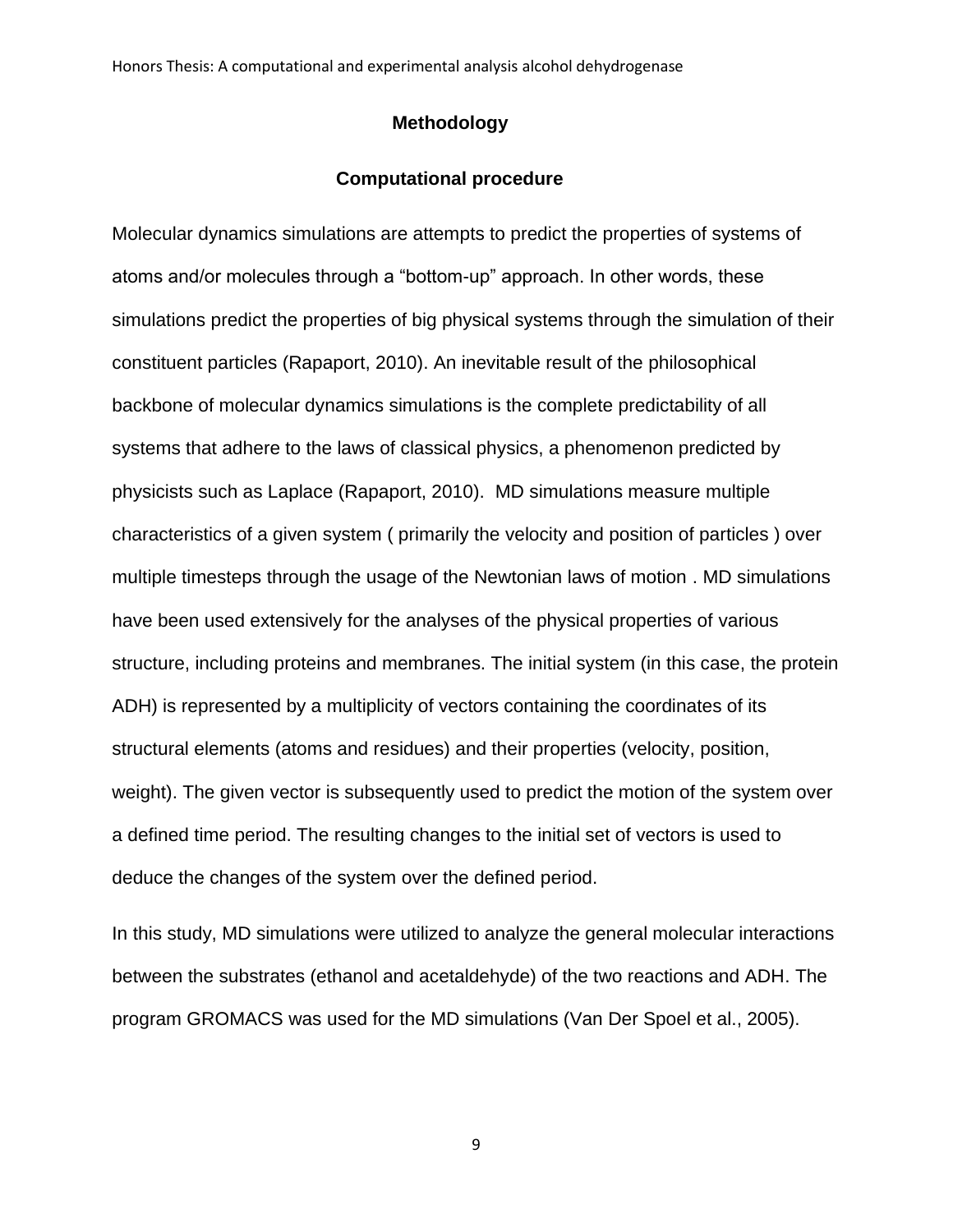At the beginning of the experiment, a total of 6 normal atomistic MD simulations were performed. The simulations included the two allelic variants of the protein, two different protonation states of the protein and cases with and without the substrate and each simulation ran for a total of 100 ns. Due to the computational expense of the simulations (over 60 GPU hours per simulation), the Upside MD method was chosen as an alternative in the later stages of the study due to being significantly lower in computational cost and having comparable accuracy to the atomistic simulations in terms of the general data.

A set of 2 quantum chemistry simulations were performed with the program IQ-mol, yet the structural complexity of the ADH protein made correct inferences implausible as the maximum number atoms covered in the simulations (approximately 300) did not cover the entire protein. Moreover, the physical distance between the active site and the point of mutation (residue 192) rendered quantum chemistry simulations focused on the electron flow at the active site practically ineffective.

The recently published model named Upside MD (Jumper et al., 2016 and 2018) was utilized as an alternative to both the normal MD simulations and the IQ-mol simulations to generate a total of 64 simulations categorized in 4 groups, wildtype monomer, mutated monomer, wildtype dimer, and mutated dimer. This program was chosen as it provides a much computationally less-expensive method in comparison to normal MD simulations and is comprehensive by including all particles of the protein as opposed to the quantum model. This program utilizes a novel approach to the traditional accuracy and computational trade-off in biomolecular simulations through utilizing less complex force fields that are able to perform the energy calculations of the system with less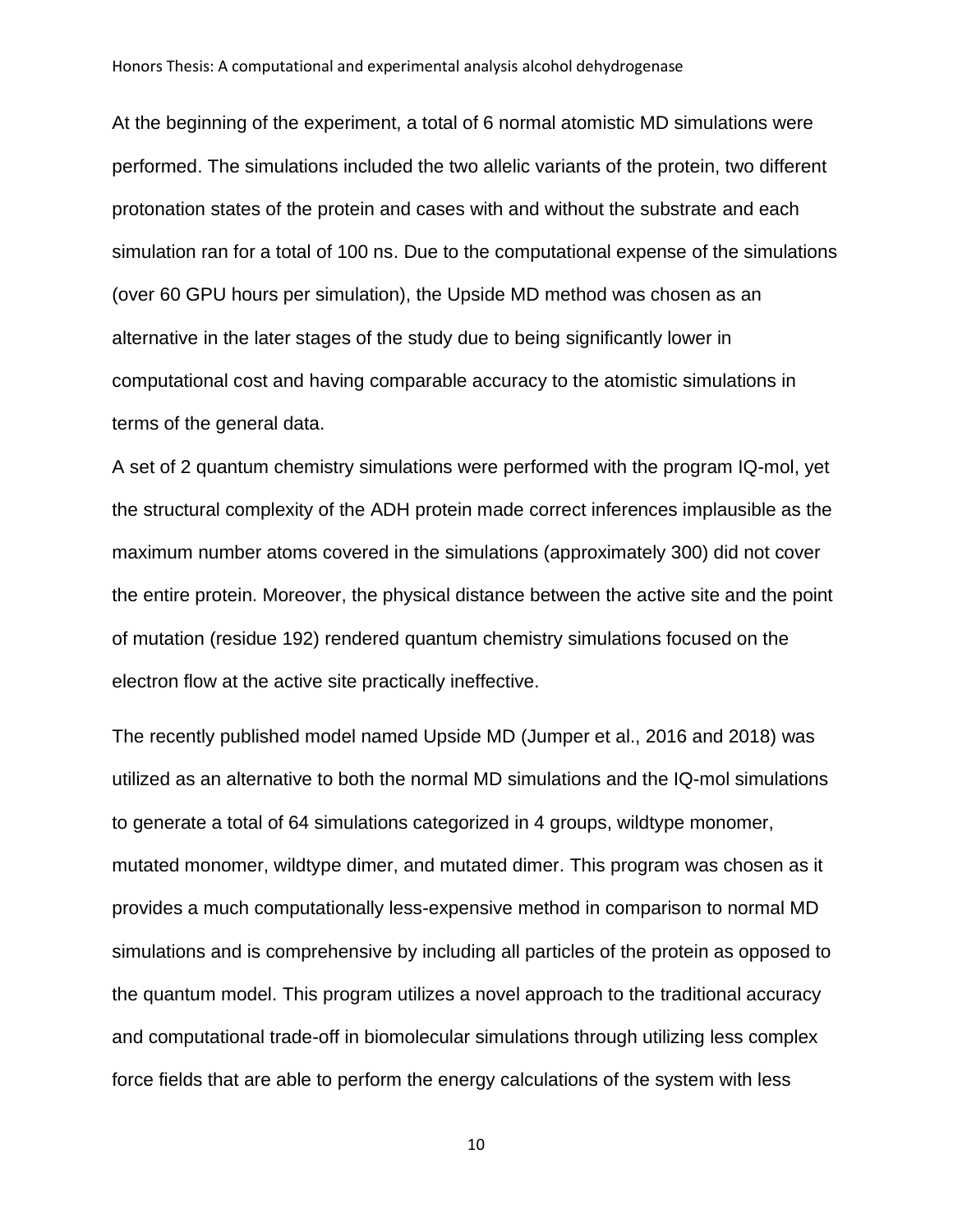computational resources and with no major decline in accuracy. Nevertheless, this approach has its limitations as it does not provide a comprehensive particle-by-particle simulation of the structure and hence cannot be utilized for computational purposes outside of general energy analyses.

The Upside MD program was modified to include the dimeric connection between the two monomers of the protein (both dimeric and monomeric variations of the simulations were run). Each group contained 16 simulations at temperatures ranging from 0.9 to 1.2 spaced out by 0.2 temperature units. It is noteworthy to mention that the units of Upside simulations are theoretical in the computational analyses and are not representative of SI units (approximately 1 measure of the unit is equivalent to 300 degrees kelvin). The range of the temperature was chosen based on previous simulations ran from 0.5 to 2 spaced out evenly every 0.1 units which indicated that the major configurational transition happens in the 0.9 to 1.2 range.

Each simulation ran for 50,000 timesteps with data being taken at every  $10<sup>th</sup>$  frame to increase the computational efficiency of the procedure. Each simulation took a total of approximately 9 GPU hours on the central GPUs utilized at the Vanegas lab. The were 3 categories of data in the simulations, number of hydrogen bonds, radius of gyration and energy of the system. All data categories were chosen as indicative proxies for protein stability, with decreased hydrogen bonds, increased radius of gyration and increased net energy of the system indicating less stability respectively.

The radius of gyration of a body about the axis of rotation is defined as the radial distance to the center of mass, a point which would have a moment of inertia the same as the body's actual distribution of mass, if the total mass of the body were concentrated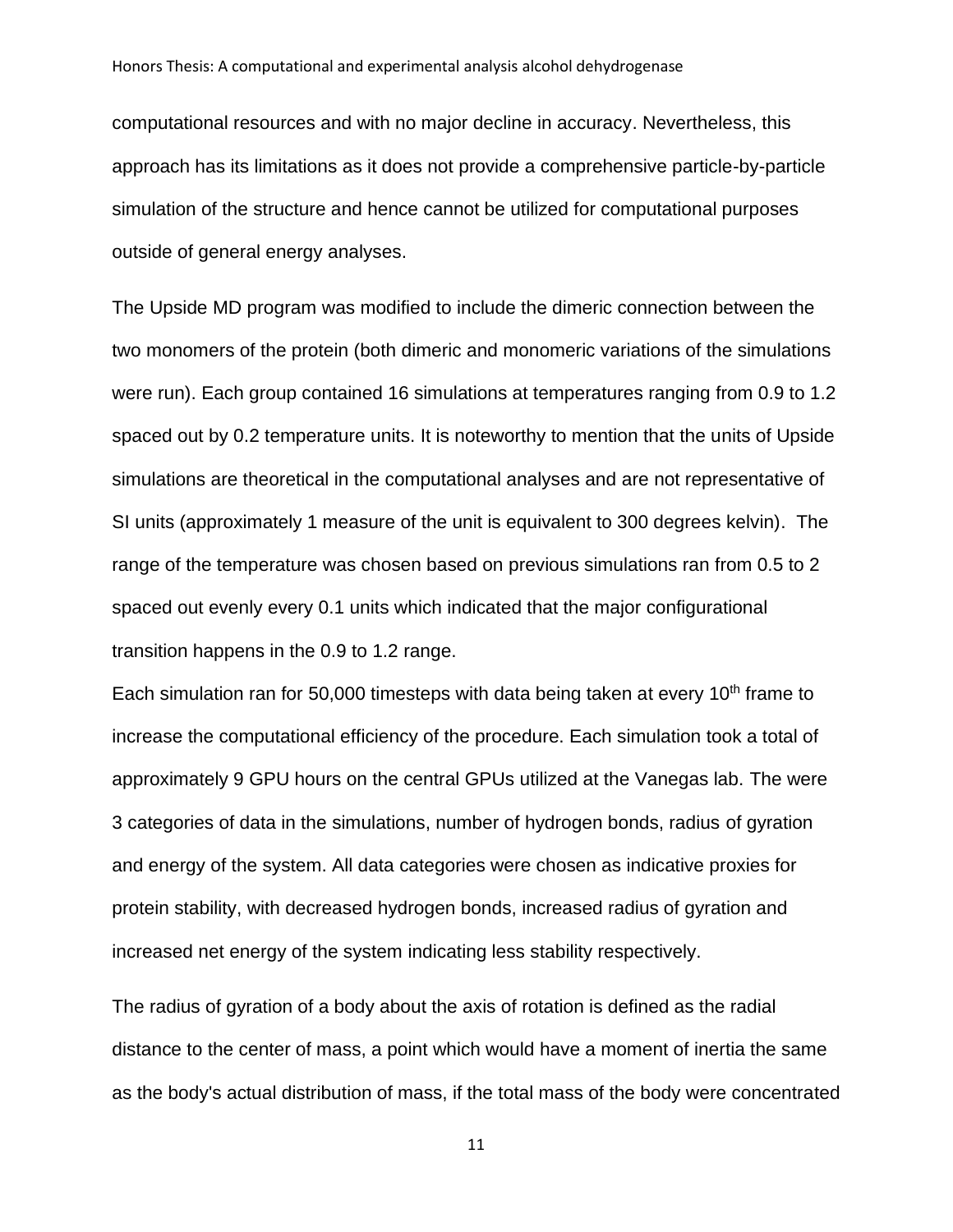there. Mathematically the radius of gyration is the root mean square distance of the object's parts from either its center of mass or a given axis.

$$
R_g^2 = (r_1^2 + r_2^2 + \cdots + r_n^2)/n
$$

The radius of gyration can be used as a proxy for the stability of a given protein, as functional proteins can operate at very limited bandwidths of this value depending on their structure (Fixman, 1962).

The statistical differences between the two variations of ADH was demonstrated through a sigmoidal curve fitted to the radius of gyration curves and the estimated error bar of the temperature of transition. The curve was fitted using the Scipy curvefit module in python. The sigmoid curve followed the following equation:

$$
f(x) = \frac{L}{1 + e^{-k(T - T0)}}
$$

Where T0 is the value of the midpoint (also known as the transition temperature), L is the curve's maximum value, and k is the logistic growth rate of the curve.

Root-Mean-squared Fluctuations (RMSF) analyses were utilized to analyze the structural changes of the atomistic simulations over time. RMSF analyses are a measure of the difference between the position of a particle and a reference position ( in the case of this study, the available crystal structure of ADH-S) calculated through the following formula: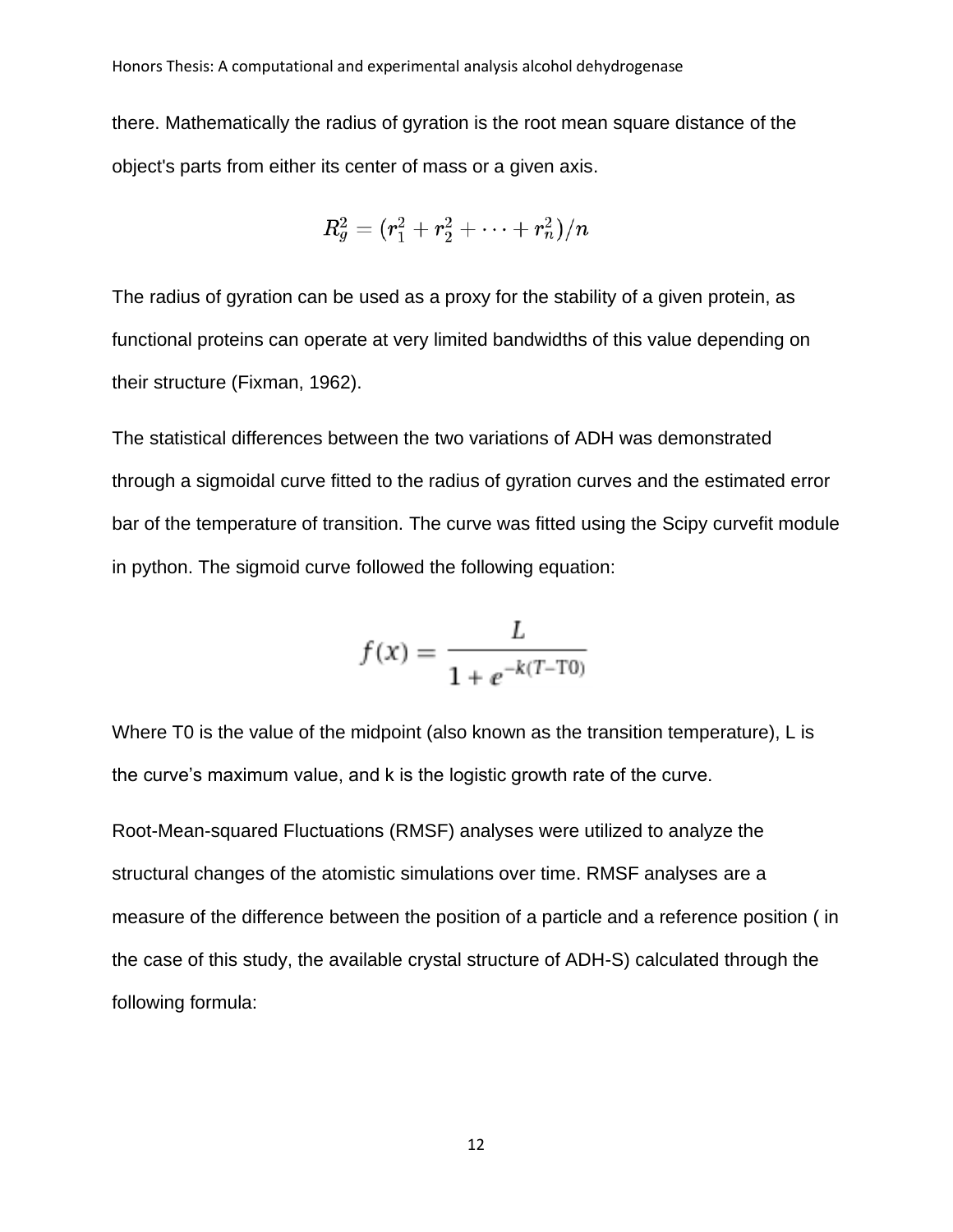$$
\text{RMSF}_{i} = \left[\frac{1}{T} \sum_{t_j=1}^{T} |\mathbf{r}_{i}(t_j) - \mathbf{r}_{i}^{\text{ref}}|^{2}\right]^{1/2}
$$

where T is the total time of the simulation  $r_i$ <sup>ref</sup> is the reference position of particle i.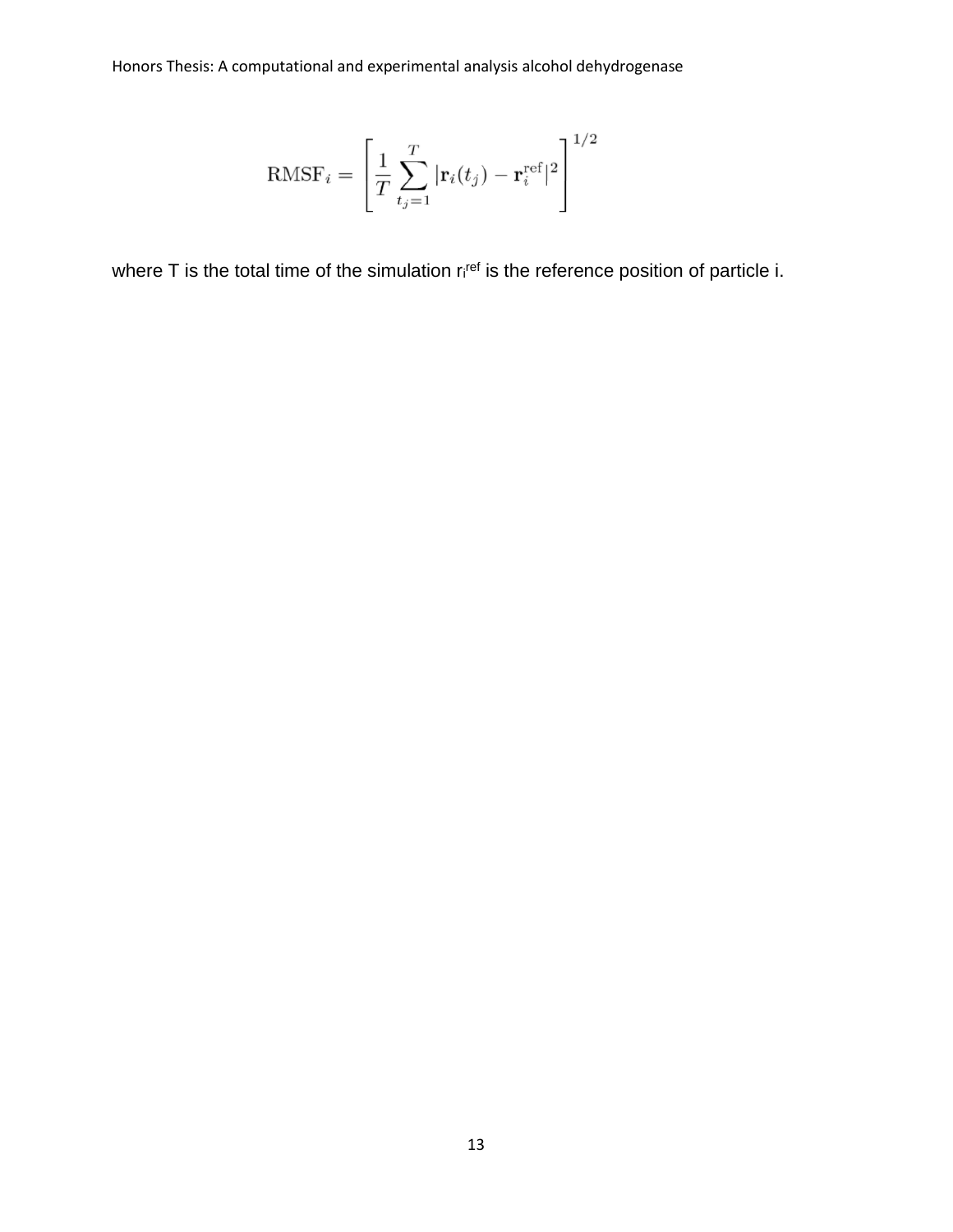## **Results**

The computational results are three-fold, the data acquired through the atomistic MD analyses and the upside MD analyses of the ADH-F and ADH-S monomers and dimers.



**Figure 2. RMSF analysis of the dimeric variations of the ADH-F and ADH-S enzymes across each residue. The mutational difference between the mutant and the wildtype is located at residue 192.**

The RMSF analysis indicates a generally similar trend for the positional fluctuations of the two dimeric variants. Notable differences in positional fluctuations between the ADH-F and ADH-S variants can be observed at residues 188,189,190,191 and 192 with the ADH-F variant showing more divergence from the basic crystal structure (which is based on the ADH-S variant).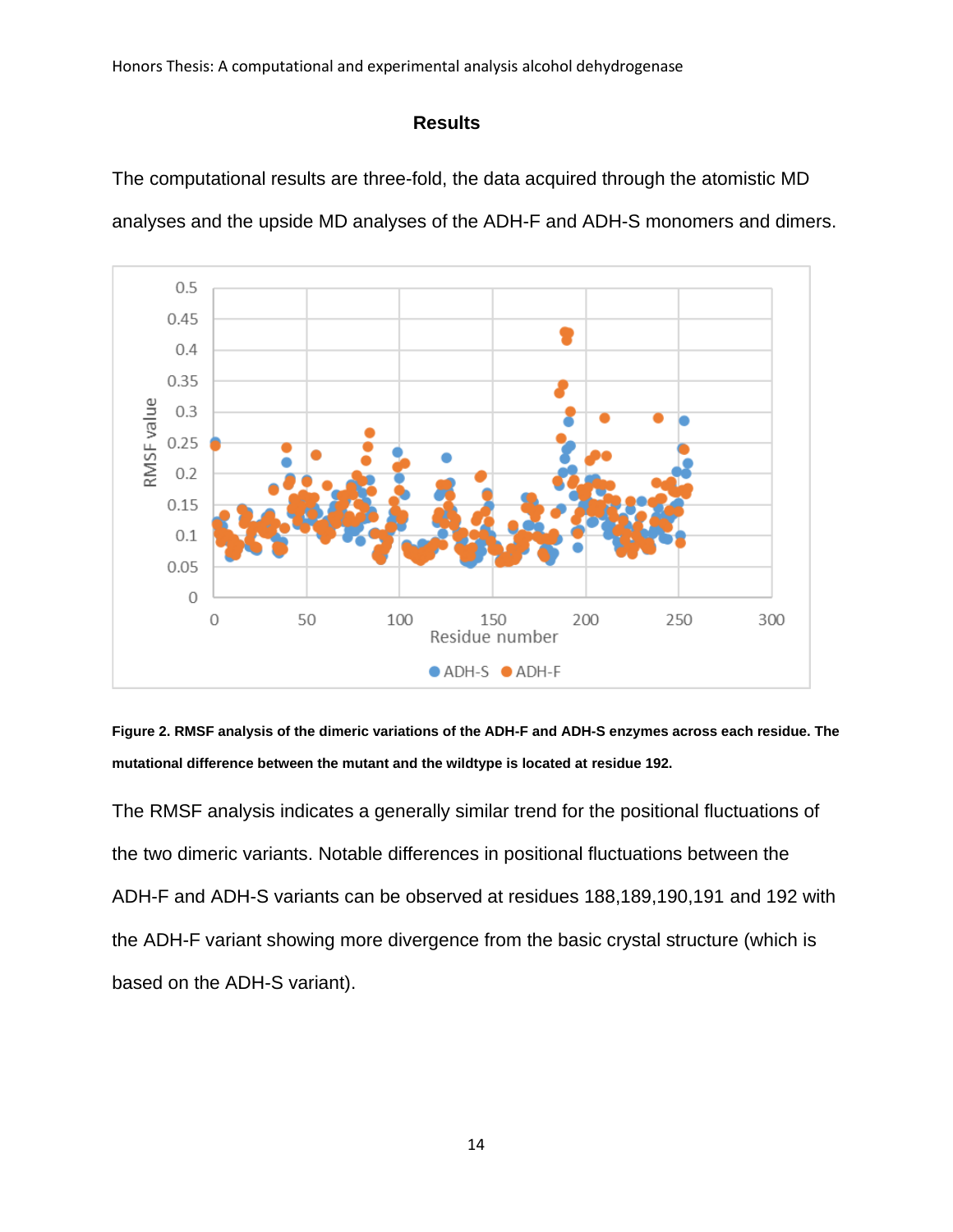

**Figure 3. Number of hydrogen bonds of the monomer simulations across temperatures varying from 0.8 to 1.2 units. WT denotes the wildtype version of the enzyme (ADH-S) and Mut denotes the mutated version of the enzyme (ADH-F).**

The number of hydrogen bonds in a given protein has an inverse relationship with its stability in most cases (Pace et al., 2014). A general decrease in the number of hydrogen bonds is observed with the increase of temperature, with no discernable difference between the ADH-S and ADH-F monomers (Figure 3). This is indicative of the relative ineffectiveness of the mutated residue (residue 192) on the hydrogen bonding of each of the monomers of the protein separately. This results indicates that the polarity of threonine (compared to lysine) is sufficient to replace any intramonomeric hydrogen bonds.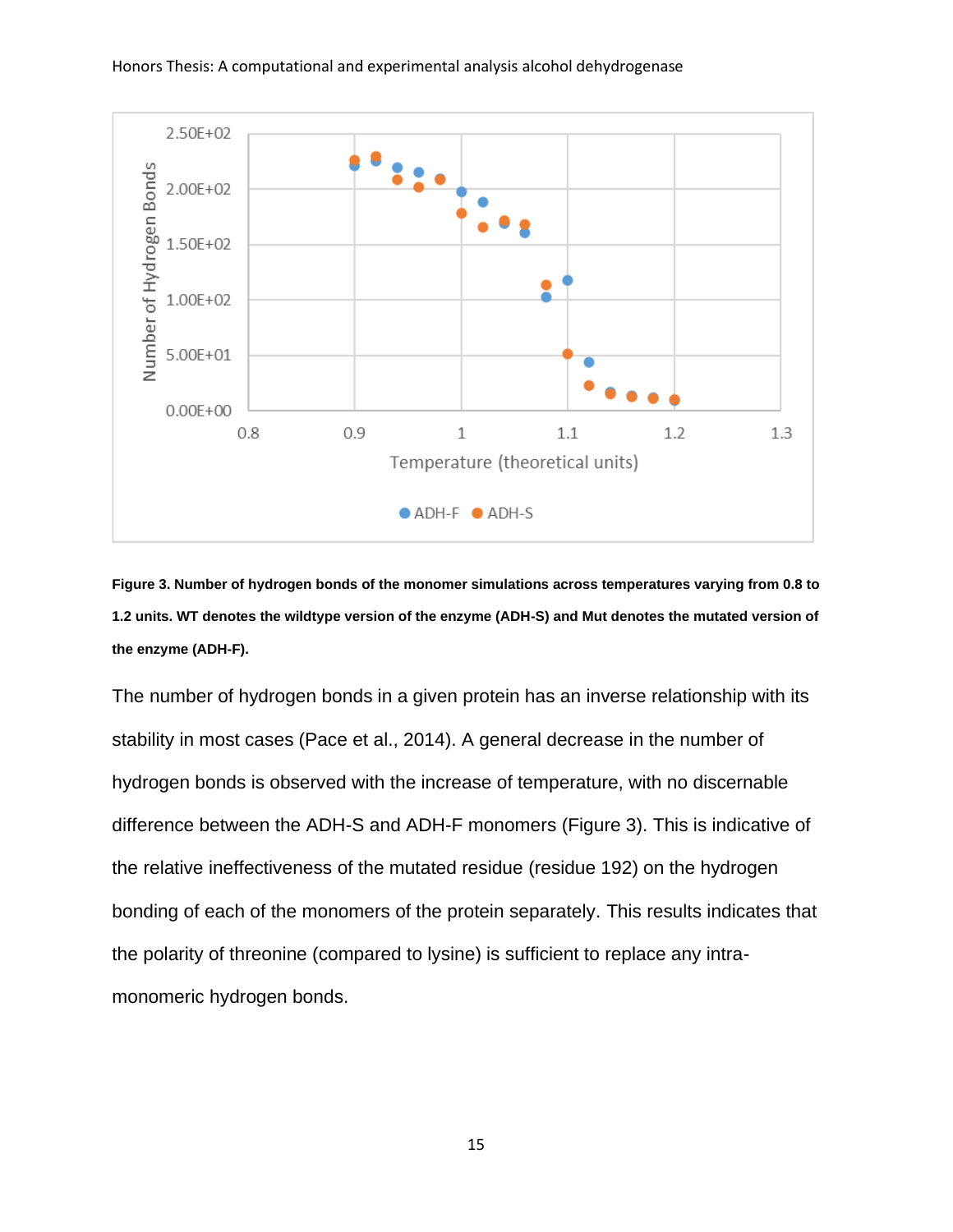

**Figure 4. Radius of Gyration of the monomer simulations across temperatures varying from 0.8 to 1.2 units. WT denotes the wildtype version of the enzyme (ADH-S) and Mut denotes the mutated version of the enzyme ( ADH-F).**

The overall trend suggests that there is no significant difference in the radius of gyration of the two monomers (Figure 4). Nevertheless, the response of radius of gyration follows the predicted response with temperature.

**Table 1. Summary of the statistics of the logistic curve fitted to the Radius of Gyration of the monomers.** 

| Type  |                |               | <b>T0(in kelvin)</b> |
|-------|----------------|---------------|----------------------|
| ADH-S | $37.1 +/- 1.6$ | $71.2 +/- 17$ | $325.8 +/- 1.2$      |
| ADH-F | $40.5 +/- 4$   | $71.6 +/- 34$ | $331.2 + (-2.4)$     |

The fitted sigmoidal curve shows a statistically significant difference between the transition temperature of the two monomeric variants as the ADH-F variant has a statically significant higher transition temperature (T0) (Table 1).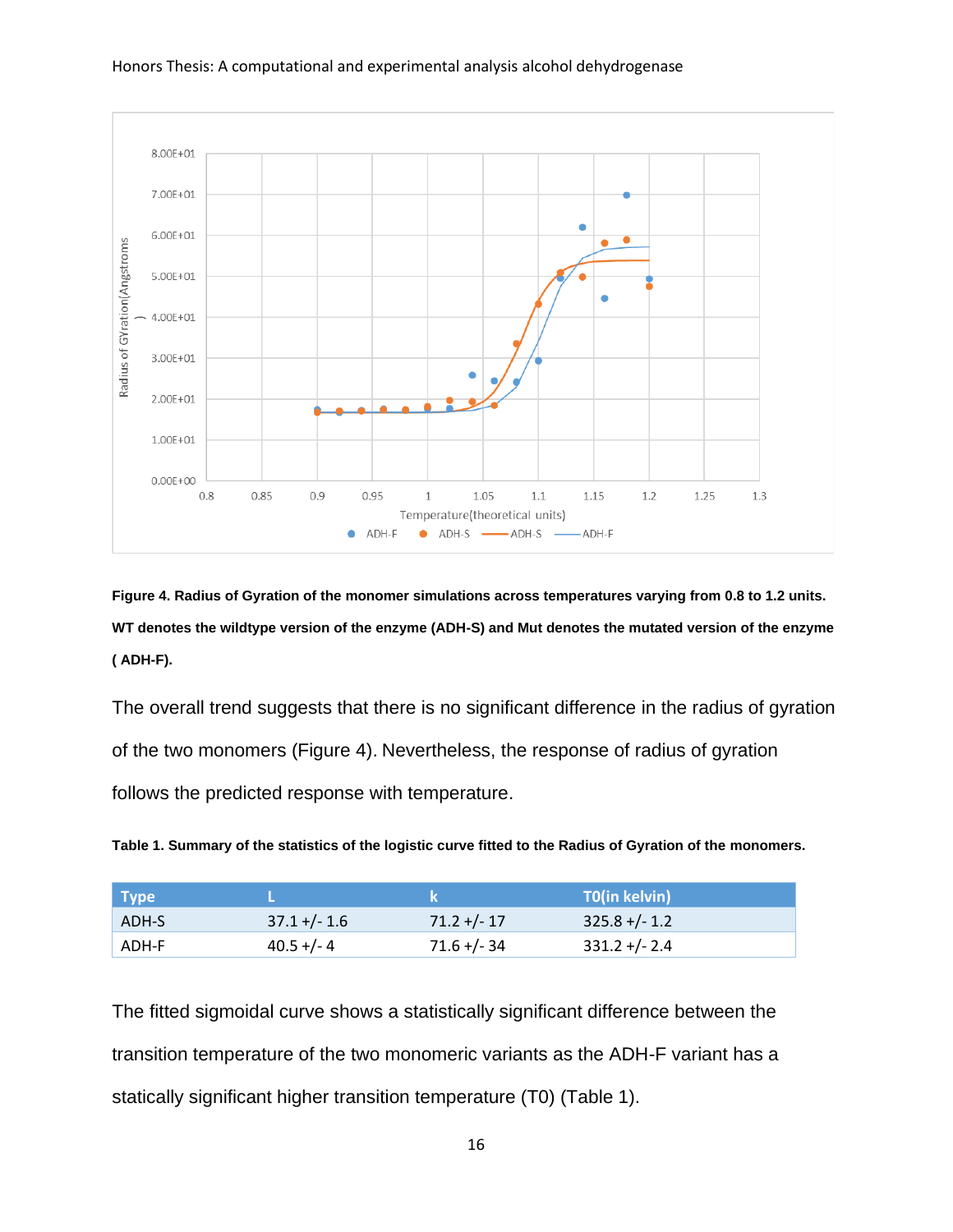

**Figure 5. Energy of the monomer simulations across temperatures varying from 0.8 to 1.2 units. WT denotes the wildtype version of the enzyme (ADH-S) and Mut denotes the mutated version of the enzyme ( ADH-F).**

The protein stability curve denotes the free energy of the protein across different temperatures. The lower the free energy, the more stable the protein and the closer it is to optimal functioning in most cases (Beckel, 1987). There appears to be no significant difference between the protein stability curve of the two monomers (Figure 5). This further supports the trends observed with the number of hydrogen bonds and the radius of gyration of the two monomers. Moreover, the graph suggests that the thermal denaturation of the enzyme occurs at approximately 1.03 temperature units (309 kelvin) (Figure 5).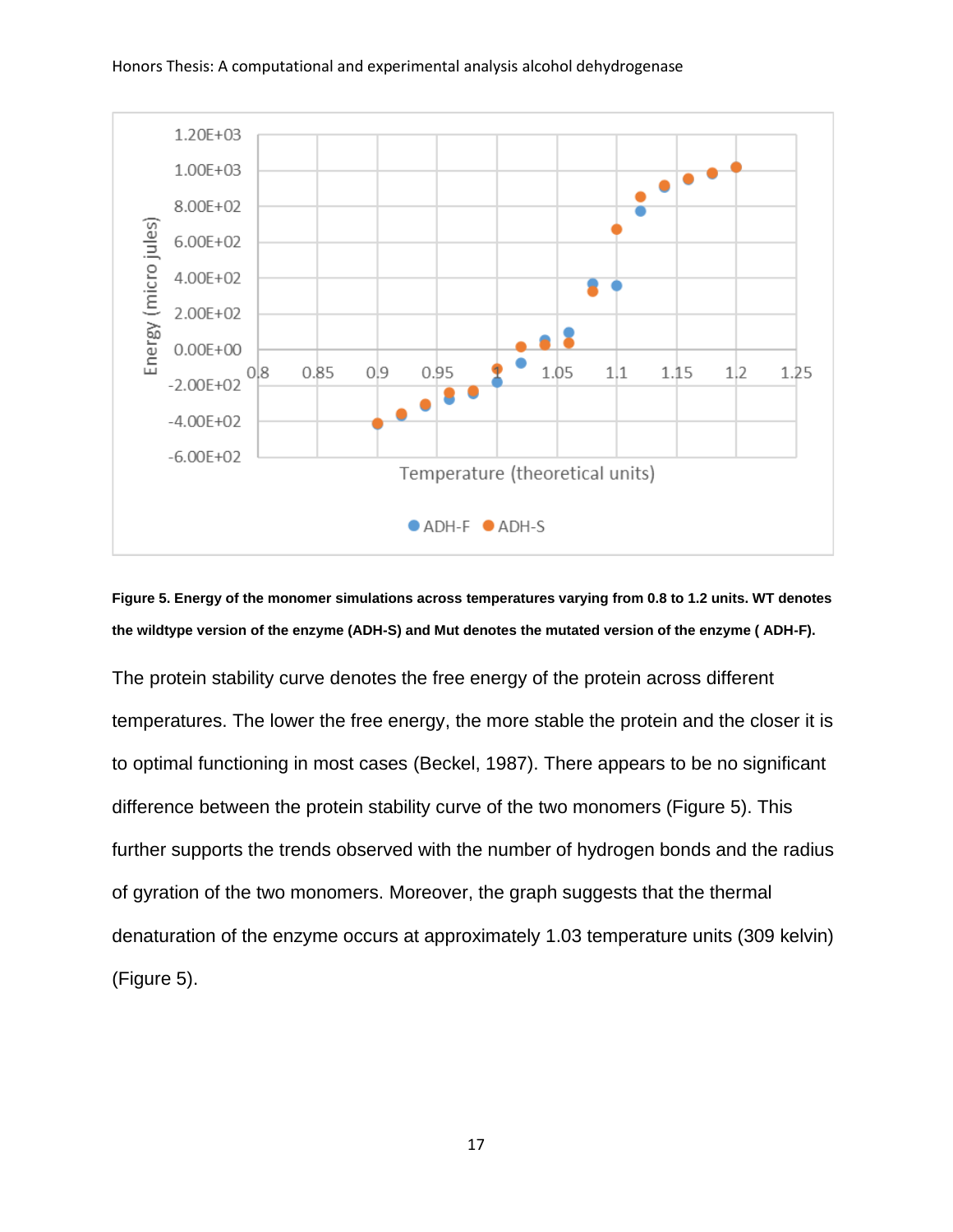

**Figure 6. Number of hydrogen bonds of the dimer simulations across temperatures varying from 0.8 to 1.2 units. WT denotes the wildtype version of the enzyme (ADH-S) and Mut denotes the mutated version of the enzyme ( ADH-F).**

The number of hydrogen bonds between the two dimeric variations of the ADH enzyme indicate a similar decrease of the number of hydrogen bonds in both variants (Figure 6).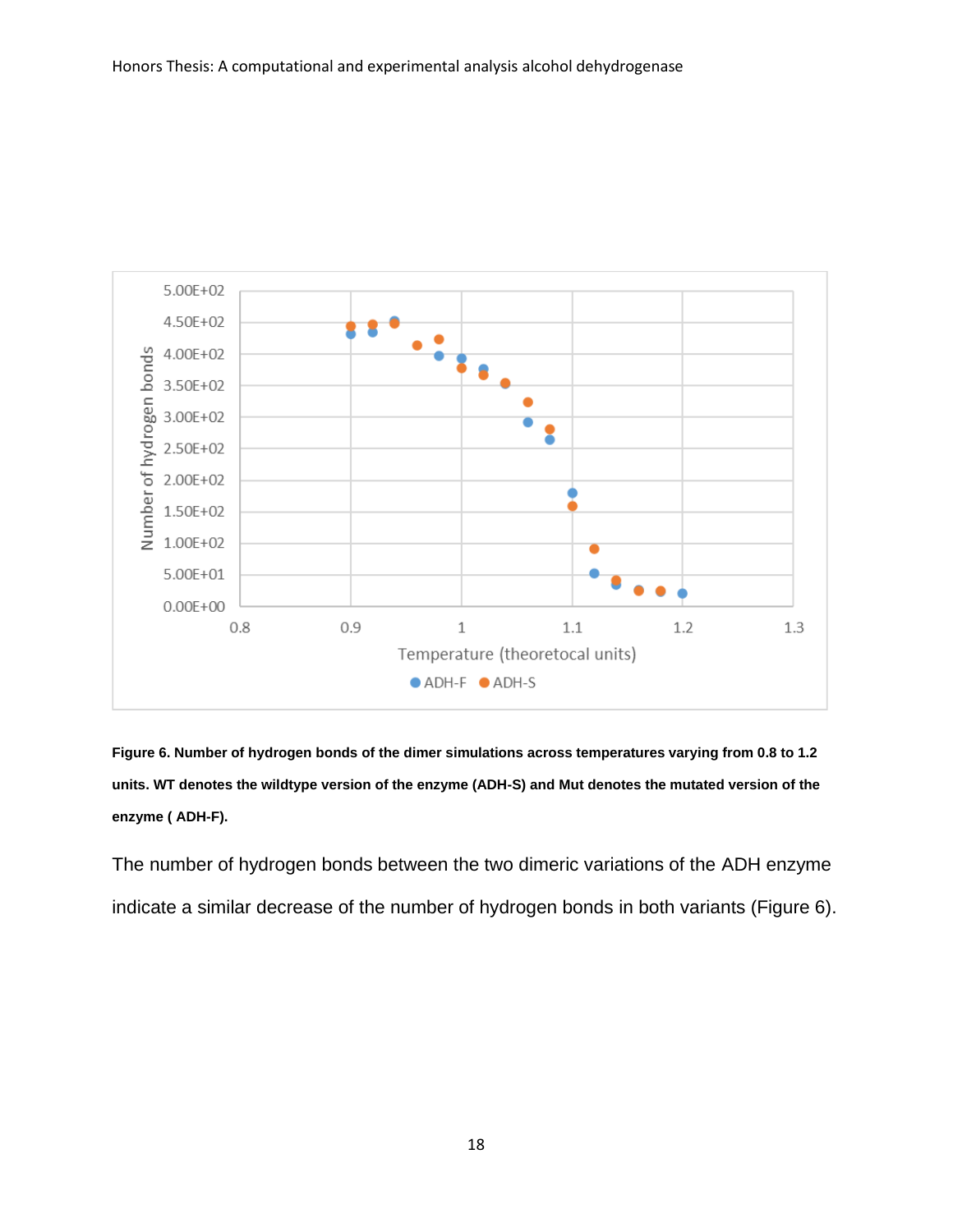

**Figure 7. Radius of Gyration of the dimer simulations across temperatures varying from 0.8 to 1.2 units. WT denotes the wildtype version of the enzyme (ADH-S) and Mut denotes the mutated version of the enzyme (ADH-F).**

The radius of gyration of the two dimeric variations of the ADH enzyme indicate a more significant increase in the case of the ADH-F variation (Figure 7). This suggests that dimeric ADH-F has denatures more rapidly and is less stable.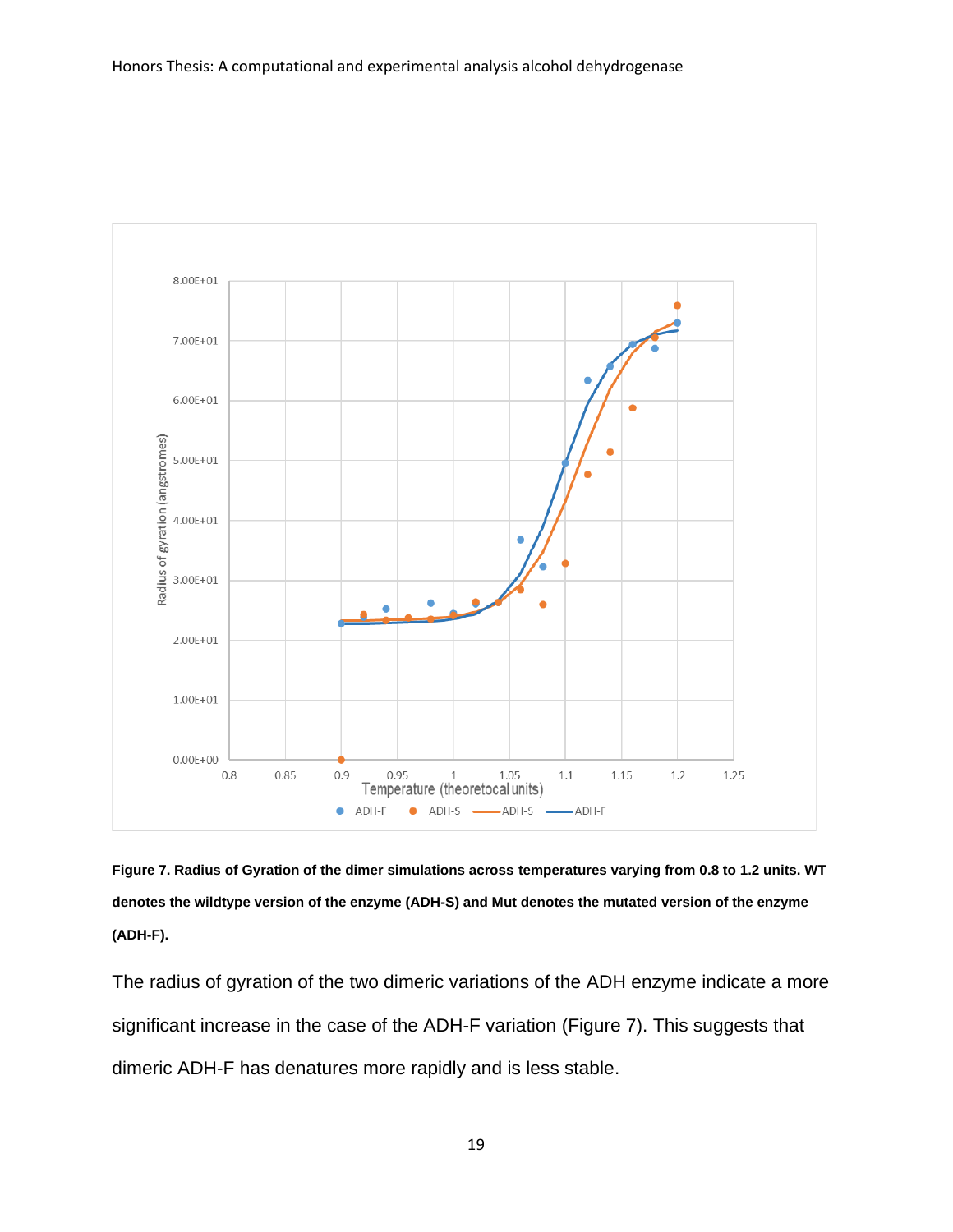| <b>Type</b> |                 |                 | TO (in Kelvin)   |
|-------------|-----------------|-----------------|------------------|
| ADH-S       | $51.5 +/- 3$    | $39 + (-6)$     | $333.6$ +/- 1.5  |
| ADH-F       | $49.5 + (-2.4)$ | $44.4 + (-7.4)$ | $328.8 + (-1.5)$ |

**Table 2. Summary of the statistics of the logistic curve fitted to the Radius of Gyration of the dimers.**

The above table highlights the statistics resulted from fitting a sigmoid curve to the model. The ADH-S variant has a statically significant higher transition temperature (T0) whereas the ADH-F variant has a steeper slope.



**Figure 8. Energy of the dimer simulations across temperatures varying from 0.8 to 1.2 units. WT denotes the wildtype version of the enzyme (ADH-S) and Mut denotes the mutated version of the enzyme ( ADH-F).**

The protein stability curve of the two dimeric variations of the ADH enzyme indicate a similar increase in the overall free energy state of the protein( Figure 8). Moreover, the protein approximately passes enters the realm of positive free energy at approximately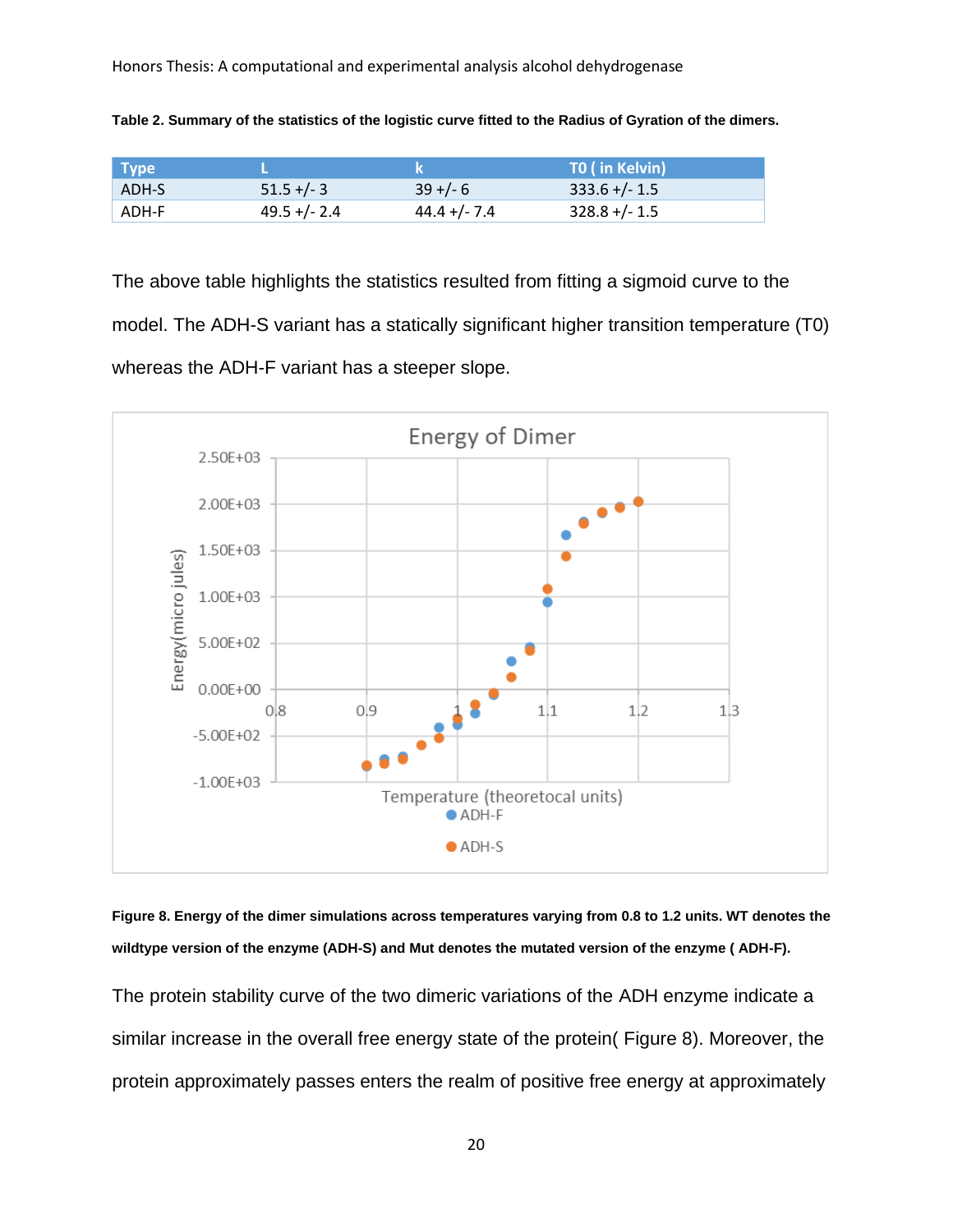1.04 temperature units (approximately 312 degrees of Kelvin) which is slightly higher than that of the monomeric variations ( Figure 5 and 8).

The protein stability curves of the monomeric and dimeric variations of ADH indicate that the most stable configuration of the dimer is at a lower temperature than that of the monomer ( 0.8 vs approximately 1) ( Figures 5 and 8). This is most likely due to the complementary quaternary structure exhibited in the dimer.

The differential stability of the dimeric variations of ADH indicates that the role of the mutation is primarily focused on promoting structural integrity. Based on the preliminary quantum chemistry simulations that did not include the mutated residue in the chemical reaction and the distance of the location of the mutation (residue 192) to the active site, it can be further hypothesized that the role of the mutation is mostly structural with minimal impact on the catalyzed reactions in the ethanol metabolism pathway.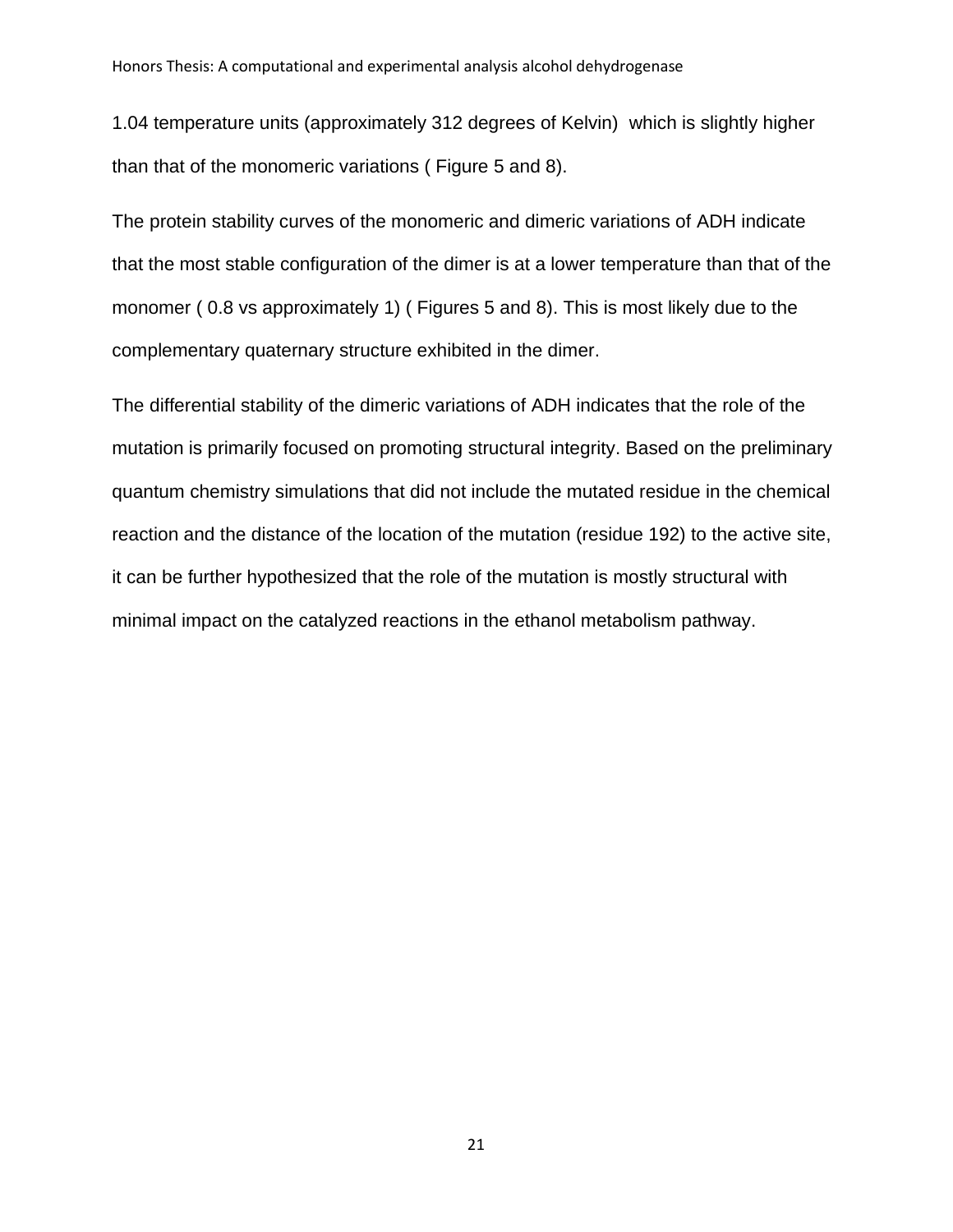#### **Discussion**

As previously shown experimentally (Benach et al., 2000), the trends observed in the results section of this study indicate that a steady increase in temperature leads to a faster denaturation of the dimeric ADH-F variant of the protein (Figure 7, Table 1). This result is statistically significant as the temperature of denaturation is shown to be much higher in the ADH-S variation of the enzyme (333.6 for the ADH-S variant in comparison to 328.8 for the ADH-F variant) (the difference is more than three times as the error bar that is estimated by the least squares method while performing the regression). The approximate 4.8° K difference (Table 2) is consistent with the 6 ° K difference shown in experimental trials where the melting temperature of the ADH-S variant was reported to be 38 ° C (311.15° K) and 32 ° C (305.15 ° K) for the ADH-F variant (Thatcher and Sheikh,1981). This data was not replicated in the monomeric analyses as the monomeric ADH-F variant was shown to be more thermally stable (Table 1).

It is noteworthy to examine the differences between global and local analyses of this protein. The offered Upside MD data in this study are a general global examination of the behavior of the protein and do not provide comprehensive insight into the local changes resulting from mutation. For example, both in the case of the number of hydrogen bonds and the free energy states of the protein, there might be slight local differences in the values that could result in important adaptations, whereas the data provided only covers the sum of all hydrogen bonds and the total free energy state of the protein. Nevertheless, the data presented on the monomeric and dimeric fluctuations of the radius of gyration indicates that the local mutation has exerted a global impact on the functionality of the protein. This ties into the comparison between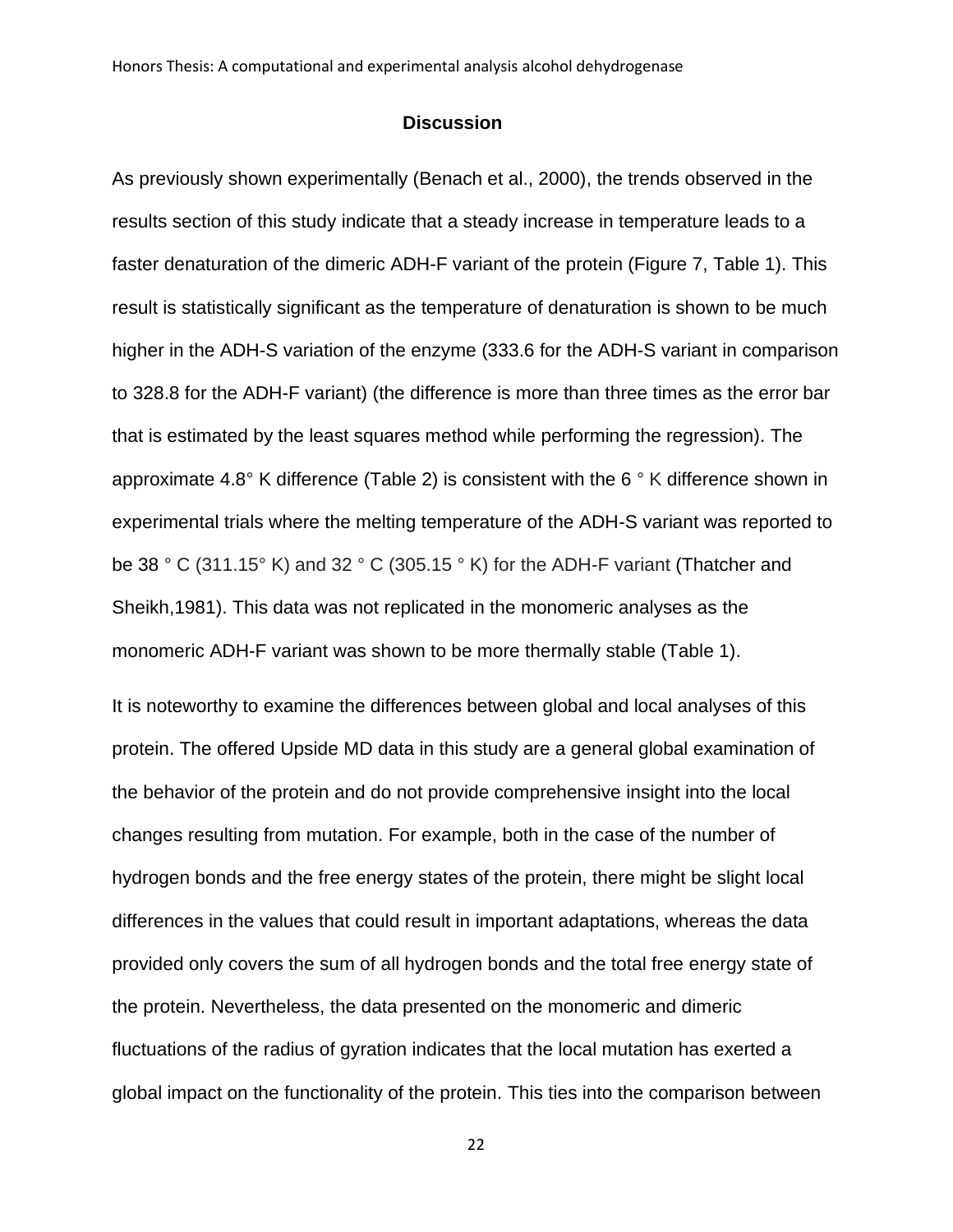the local and global natural selection acting on this enzyme, as the specific nature of the mutation, and the dimeric differences indicate that both types of selection have happened. Unfortunately, the performed quantum simulations did not add any meaningful insight into the local adaptations as they failed to replicate the entire structure of the active site effectively due to computational inefficiency.

The atomistic MD simulation provided a more local analysis of the fluctuations of the protein structure of the two dimeric variants over time. The most significant changes between the dimeric structure of the ADH-S and ADH-F variants over the course of the 100ns atomistic simulation was shown to be in the vicinity of the mutated residue (residue 192) (Figure 2). This supports the idea that a singular local mutation in this protein has led to both local and global differences in the behavior and stability of the protein.

The approximate 20-residue distance of the site of the mutation (residue 192) and the active site, and its outward orientation in each of the monomers (facing the surrounding area in close proximity to the space between the monomers), rise multiple possible explanations for the impact of this mutation on overall protein function. The possibility exists that the added steric hindrance of Threonine in comparison to Lysine due to the more complex structure of Threonine is responsible for the relative instability of the ADH-F variant. Nevertheless, this does not explain the sharp contrast between the impact of the mutation between the dimeric and monomeric analysis, as it was shown that the mutation stabilizes the ADH-S variant in the dimeric state, and the ADH-F variant in the monomeric state.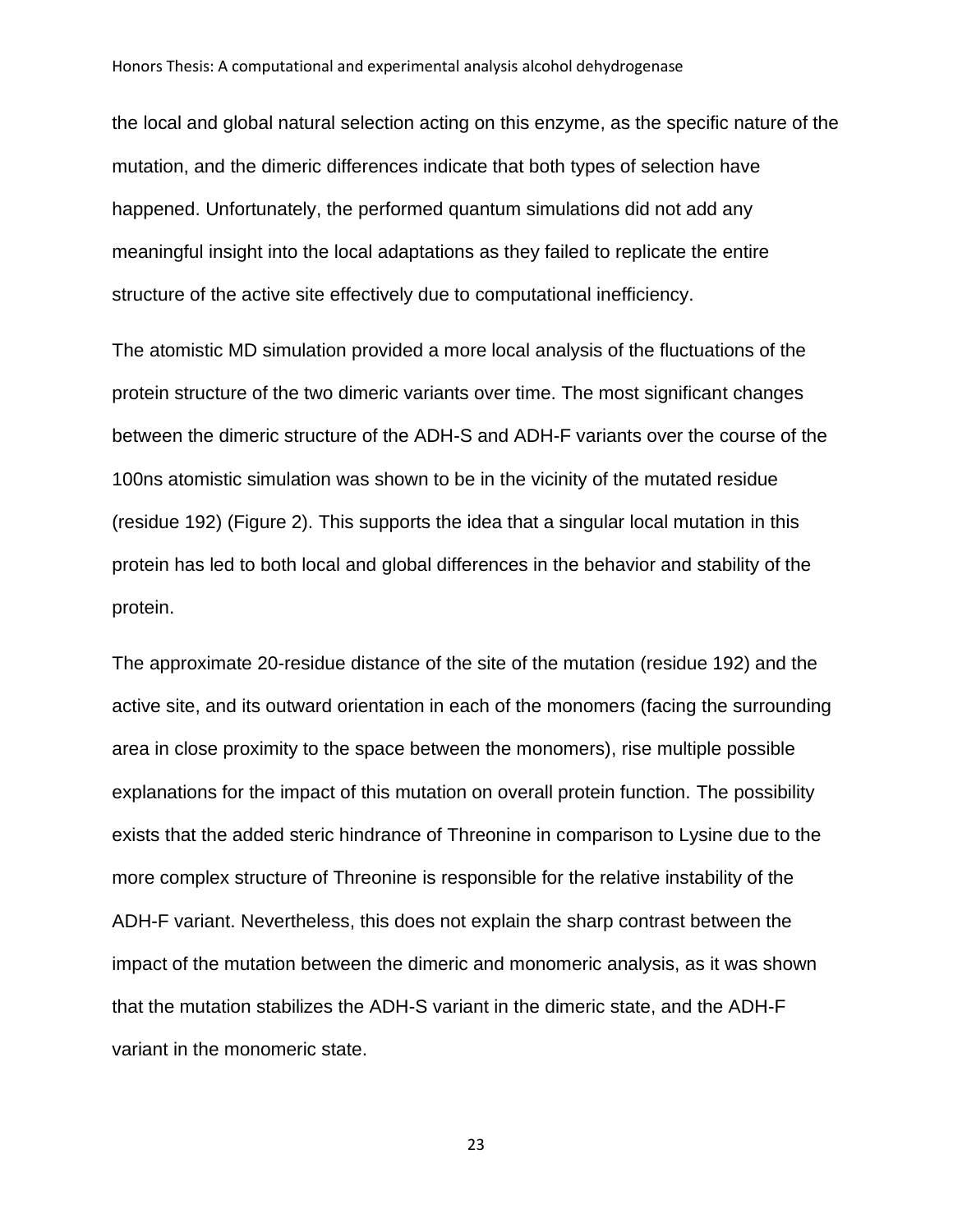Another possibility is the role of hydrophobicity in the differences between the two variants. While the Upside MD simulations did not cover water molecules, the inclusion of water molecules in the atomistic simulation and the radical change in the behavior of the residues close to the point of mutation (residue 192) indicates that the hydrophobic interactions could also play a role in the impact of the mutation on the enzyme.

The difference in the denaturation temperature of the two side chains between the experimental and computational analysis could be a result of computational inefficiencies and oversimplification of the forcefield utilized in Upside MD simulations. Nevertheless, the findings in this project provide a proof of concept for the usage of computational methodologies for the analysis of subtle biological phenomenon ranging from genetic mutations, enzymatic function and protein stability.

The presented hypothesis of the existence of measurable differences due to the single mutation at residue 192 was supported by the data and the prediction was validated through both the Upside MD and atomistic MD simulations. In conclusion, this study offers a comprehensive computational analysis of the impact of a mutation on the structural stability of a highly investigated protein. Future studies can be directed to analyze the specific local adaptations of the protein through other simulations that require more computational power.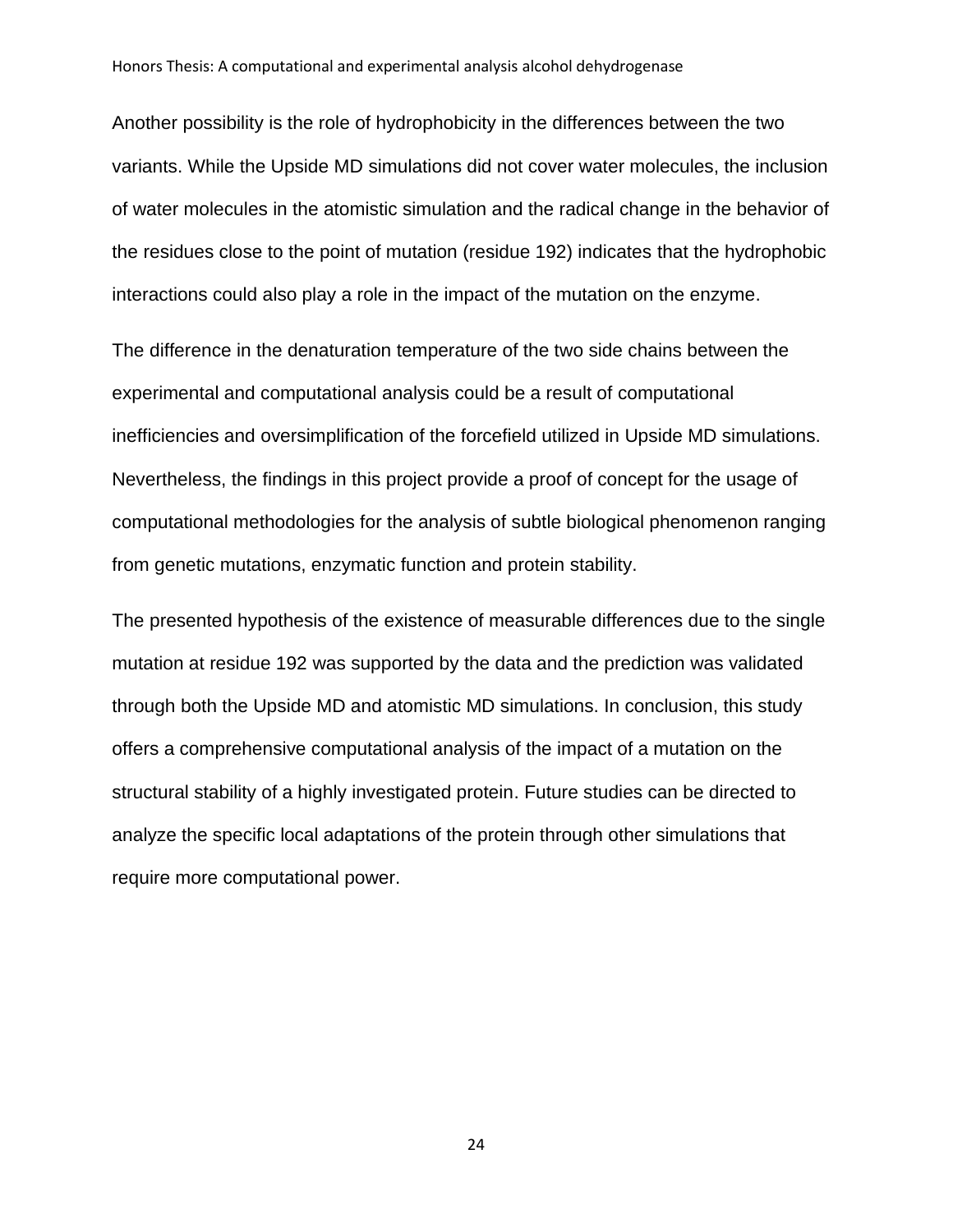#### **References**

Becktel, W. J., & Schellman, J. A. (1987). Protein stability curves. Biopolymers: Original Research on Biomolecules, 26(11), 1859-1877**.**

Benach, J., Winberg, J.-O., Svendsen, J., Atrian, S., Gonzàlez-Duarte, R., & Ladenstein, R. (2005). Drosophila Alcohol Dehydrogenase: Acetate–Enzyme Interactions and Novel Insights into the Effects of Electrostatics on Catalysis. Journal of Molecular Biology, 345, 579–598. https://doi.org/10.1016/j.jmb.2004.10.028

- Benach, J., Atrian, S., Fibla, J., Gonzàlez‐Duarte, R., & Ladenstein, R. (2000). Structure–function relationships in Drosophila melanogaster alcohol dehydrogenase allozymes ADHS, ADHF and ADHUF, and distantly related forms. European journal of biochemistry, 267(12), 3613-3622.
- David, J. R., Alonso-Moraga, A., Borai, F., Capy, P., Mercot, H., McEvey, S. F., ... & Tsakas, S. (1989). Latitudinal variation of Adh gene frequencies in Drosophila melanogaster: a Mediterranean instability. Heredity, 62(1), 11-16.
- Fixman, M. (1962). Radius of gyration of polymer chains. *The Journal of Chemical Physics*, *36*(2), 306-310.
- Heinstra, P. W., Geer, B. W., Seykens, D., & Langevin, M. (1989). The metabolism of ethanol-derived acetaldehyde by alcohol dehydrogenase (EC 1.1. 1.1) and aldehyde dehydrogenase (EC 1.2. 1.3) in Drosophila melanogaster larvae. Biochemical Journal, 259(3), 791-797.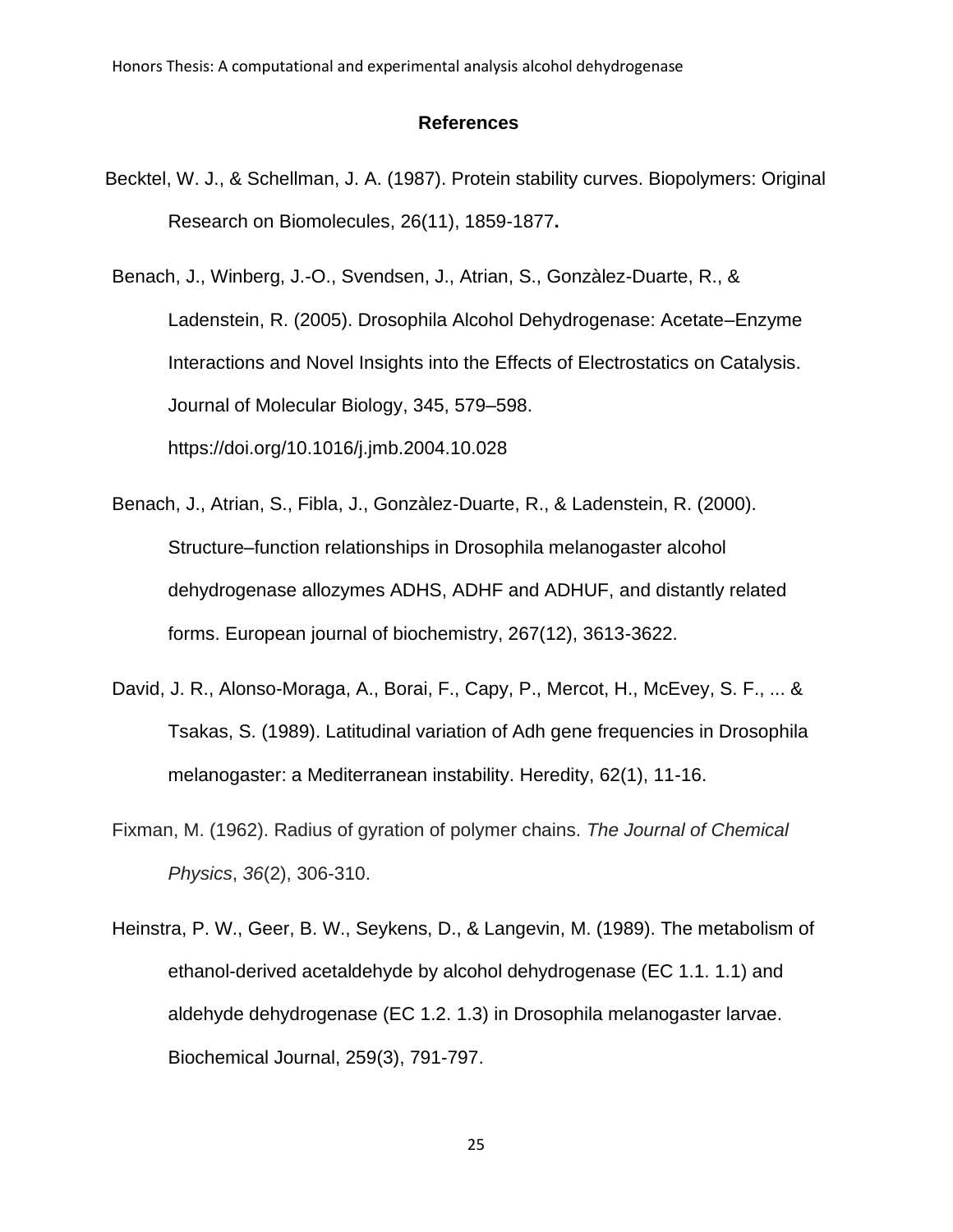- Jumper, J. M., Faruk, N. F., Freed, K. F., & Sosnick, T. R. (2018). Accurate calculation of side chain packing and free energy with applications to protein molecular dynamics. PLoS computational biology, 14(12), e1006342.
- Jumper, J. M., Freed, K. F., & Sosnick, T. R. (2016). Rapid calculation of side chain packing and free energy with applications to protein molecular dynamics. arXiv preprint arXiv:1610.07277.
- McElfresh, K. C., & McDonald, J. F. (1986). The effect of temperature on biochemical and molecular properties of Drosophila alcohol dehydrogenase. Biochemical genetics, 24(11-12), 873-889.
- Montooth, K., Siebenthall, K., Clark, A. (2006). Membrane lipid physiology and toxin catabolism underlie ethanol and acetic acid tolerance in Drosophila 10 melanogaster. Journal of Experimental Biology, 209(19), 3837–3850. <https://doi.org/10.1242/jeb.02448>
- Pace, C. N., Fu, H., Lee Fryar, K., Landua, J., Trevino, S. R., Schell, D., ... & Grimsley, G. R. (2014). Contribution of hydrogen bonds to protein stability. Protein Science, 23(5), 652-661.
- Pettersen, E. F., Goddard, T. D., Huang, C. C., Couch, G. S., Greenblatt, D. M., Meng, E. C., & Ferrin, T. E. (2004). UCSF Chimera—a visualization system for exploratory research and analysis. Journal of computational chemistry, 25(13), 1605-1612.